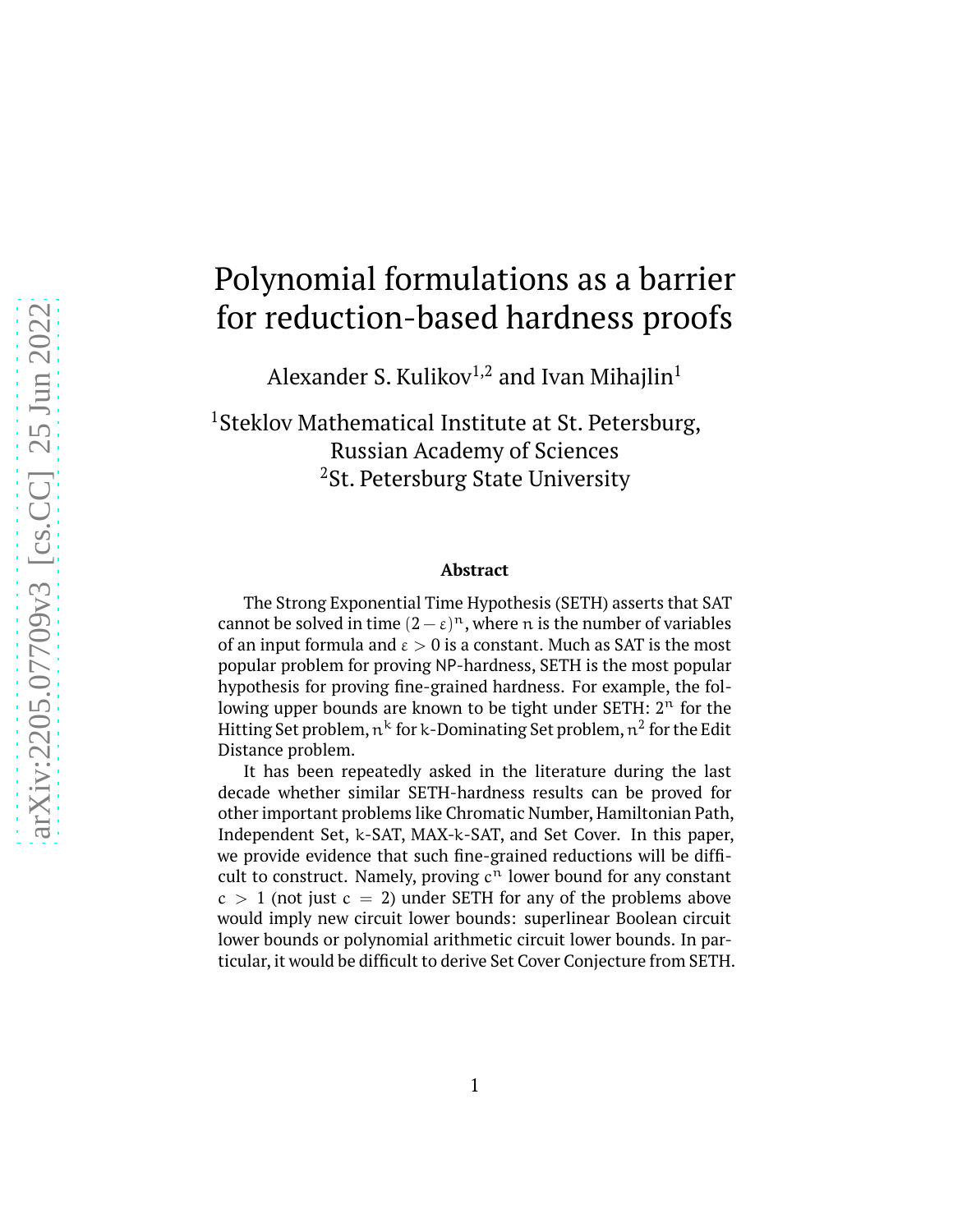# **1 Introduction**

#### **1.1 Conditional hardness results**

The central question in complexity theory is finding the minimum time needed to solve a given computational problem. Answering such a question involves proving lower bounds on computational complexity. Unconditional lower bounds remain elusive: for example, we do not know how to solve *SAT* in time  $(2 - \varepsilon)^n$  (where n is the number of variables in an input CNF formula and  $\varepsilon > 0$  is a constant) and at the same time we have no tools to exclude the possibility of an  $O(n)$  time algorithm. Superlinear lower bounds are only known for restricted computational models .

For this reason, all interesting known lower bounds are conditional. Classical complexity theory, founded in the 1970's, considers polynomial time reductions: we say that P reduces to Q and write  $P \le Q$ , if a polynomial time algorithm for Q can be used to solve P in polynomial time. This may be viewed as a conditional lower bound: if a problem P cannot be solved in polynomial time, then neither can problem Q. A celebrated result due to Cook and Levin is that SAT is NP-hard: every problem in NP reduces to SAT. Thus, SAT is the first problem proved to be NP-hard and the most popular problem used in NP-hardness proofs of other problems.

The recently developed theory of fine-grained reductions aims to establish tighter connections between complexity of computational problems. Specifically, we write  $(P, p(n)) \leq (Q, q(n))$ , if a faster than  $q(n)$ -time algorithm for Q implies a faster than  $p(n)$ -time algorithm for P. Again, a contraposition of this statement is a conditional lower bound: if P cannot be solved faster than in  $p(n)$  time, then Q cannot be solved faster than in  $q(n)$ . Many results of this kind have been proved in the last decade. Interestingly, such fine-grained reductions may involve problems from both P and NP together with their best known running times. We list a few notable representatives below.

- If the Strong Exponential Time Hypothesis (SETH) holds, that is, if SAT requires time 2<sup>n</sup>, then *Edit Distance* requires time  $n^2$  [2].
- If the Set Cover Conjecture (SCC) holds, that is, if Set Cover requires time  $2^n$ , then *Directed* n-*Tree* requires time  $2^n$  [13].
- If the 3-SUM Conjecture holds, that is, finding three integers with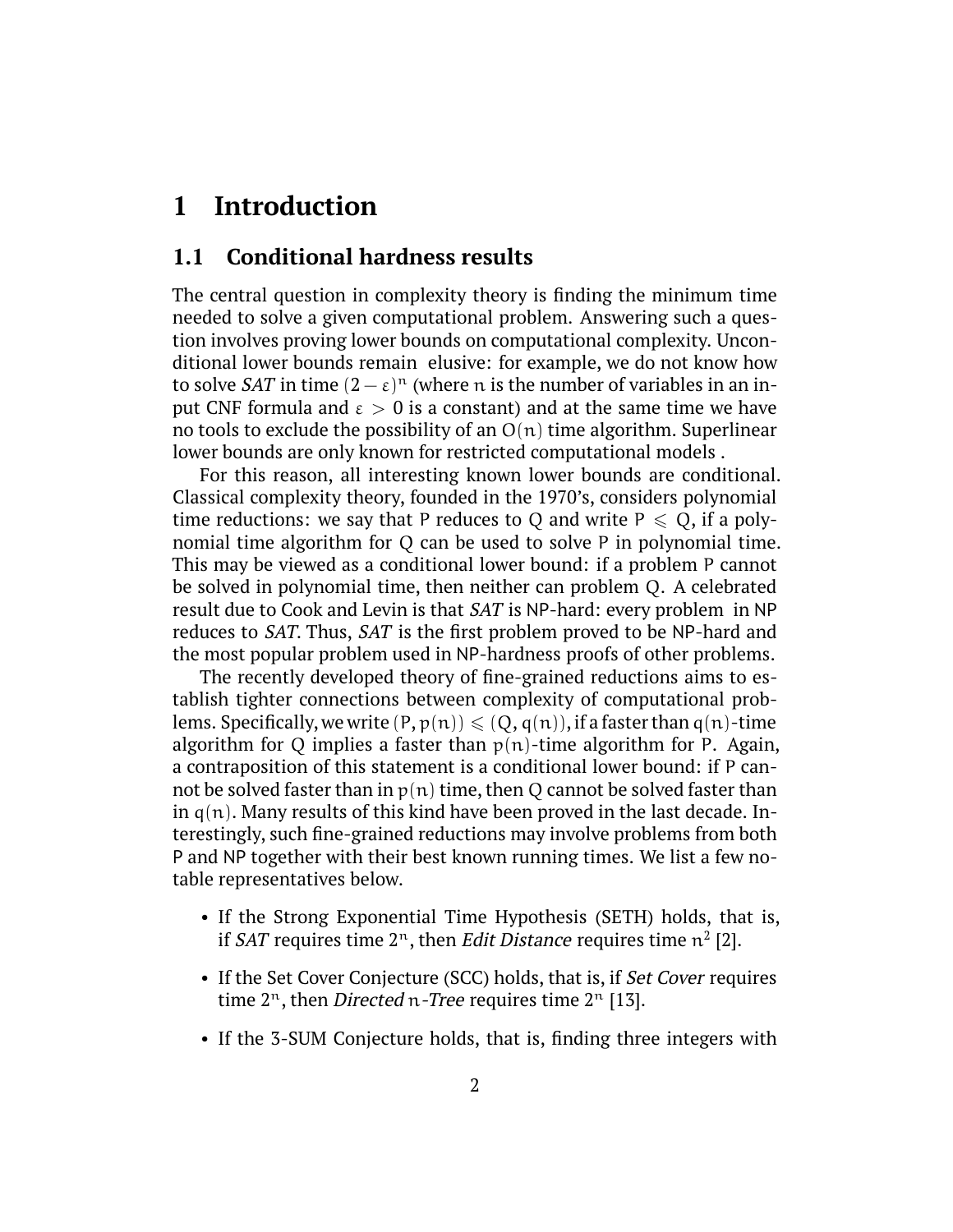a target sum in a given array of size  $\mathfrak n$  requires time  $\mathfrak n^2$ , then finding three points on a plane that lie on the same line requires time  $n^2$  [8].

• If the All Pairs Shortest Paths (APSP) conjecture holds, that is, if finding all pairwise distances in a directed graph with n nodes requires time  $n^3$ , then the minimum weight cycle problem in graphs with n nodes requires time  $\mathfrak{n}^3$  [23] and the maximum weight rectangle problem requires time  $n^d$  [1], where n is the number of points and d is the number of dimensions.

Much as SAT is the most popular problem for proving NP-hardness, SETH is the most popular hypothesis for proving fine-grained hardness. For example, the following upper bounds are known to be tight under SETH:

- $n^2$  for *Orthogonal Vectors* [21] (where n is the number of vectors) and Edit Distance [2] (where n is the length of input strings);
- $2<sup>tw</sup>$  for *Independent Set* [16] (where tw is the treewidth of the input graph);
- $n^k$  for k-*Dominating Set* [17] (where n is the number of nodes in the input graph).

Though SETH has strong explanatory power, there are many other important computational problems for which we do not currently know lower bounds under SETH. Open questions like the following ones have been repeatedly asked in the literature.

- 1. Prove  $2<sup>n</sup>$  lower bound under SETH for *Chromatic Number* [15, problem 5], [24, problem 43], [6, problem 2].
- 2. Prove  $\lambda^n$  lower bound under SETH for *Dominating Set* or *Independent Set* for an explicit constant  $\lambda > 1$  [15, problem 4].
- 3. Prove  $\lambda^n$  lower bound under SETH for 3-SAT for an explicit constant  $\lambda > 1$  [6, problem 5].
- 4. Prove  $\lambda^n$  lower bound under SETH for *Set Cover* for an explicit constant  $\lambda > 1$  [6, problem 1].
- 5. Prove  $2<sup>n</sup>$  lower bound under SETH for *Hamiltonian Path* [7, chapter 12].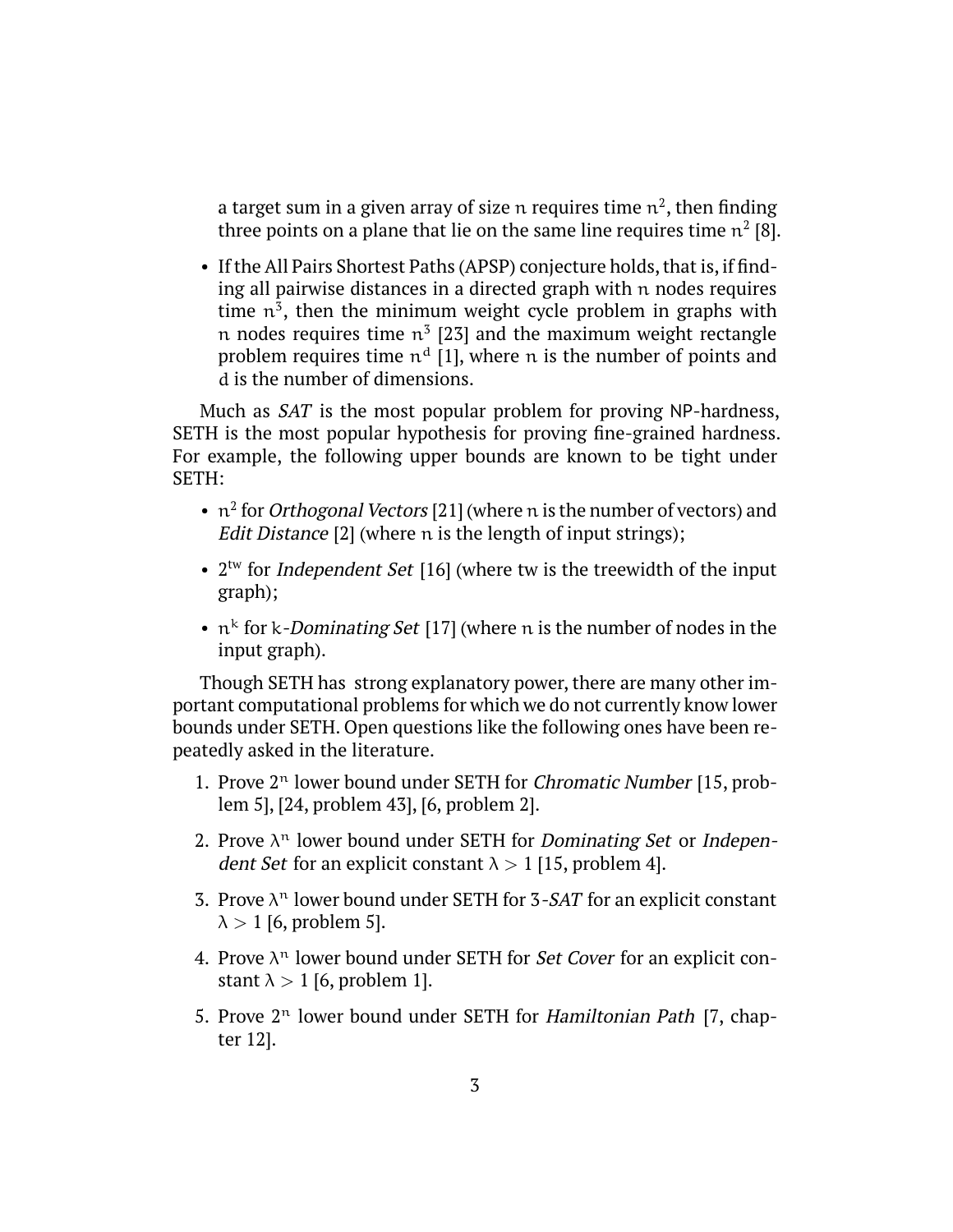#### **1.2 New bariers to hardness**

In this paper, we provide evidence that resolving any of the five open questions above would be difficult. Namely, proving  $\lambda^n$  lower bound for any constant  $\lambda > 1$  (not just  $\lambda = 2$ ) under SETH for any of the problems above would imply new circuit lower bounds: superlinear Boolean circuit lower bounds or superpolynomial arithmetic circuit lower bounds.

More formally, we prove the following. Let  $A\subseteq \{0,1\}^*$  be any of the following problems: k-SAT, MAX-k-SAT, Set Cover, Independent Set, Graph *Coloring, Hamiltonian Path and let*  $\gamma > 0$  be a constant. Then, if for  $\lambda > 1$ , for any  $\varepsilon > 0$  there exists a  $\delta > 0$  such that, for all k, solving A in  $\lambda^{(1-\varepsilon)n}$ time implies that k-*SAT* can be solved in  $2^{(1-\delta)n}$  time, then either NSETH is false or there is an explicit family of polynomials requiring arithmetic circuits of size  $n^{\gamma}$ .

It is interesting to compare our result with what is known for *Set Cover*. Namely, it is known that SETH implies ETH and, in turn, ETH implies a lower bound  $2^{\Omega(n)}$  for *Set Cover* (where n is the universe size). This means that, under SETH, *Set Cover* can not be solved in time  $\lambda^n$  for *some*  $\lambda > 1$ . Our results imply that it would be hard to get any *explicit* lower bound on  $λ$ .

#### **1.3 Overview of the proof**

We start by showing that every considered problem  $A \subseteq \{0,1\}^*$  can be expressed as a polynomial: for every constant  $c > 1$  and every n, one can construct a polynomial P of degree  $d = d(c)$  in time  $c^n$  such that, for any  $x \in \{0,1\}^n$ ,  $x \in A$  iff  $P(\phi(x)) > 0$  (for a certain efficiently computable mapping  $\phi$ ). That is, checking whether  $x \in A$  boils down to evaluating P. Assuming that P can be computed by a small arithmetic circuit C (if this is not the case, we have arithmetic circuit lower bounds), we get that there exists a *homogeneous* circuit C ′ computing P that is not much larger than C. We guess C' nondeterministically. The fact that C is homogeneous and that P has constant degree, allows us verify the correctness of  $C'$  by checking the computation at each gate manually. The circuit C ′ allows to solve A quickly. Since we have a fine-grained reduction from  $k$ -SAT to A, this gives a fast nondeterministic algorithm for k-SAT, thus refuting NSETH (which, in turn, gives superliner lower bounds for series-parallel circuits).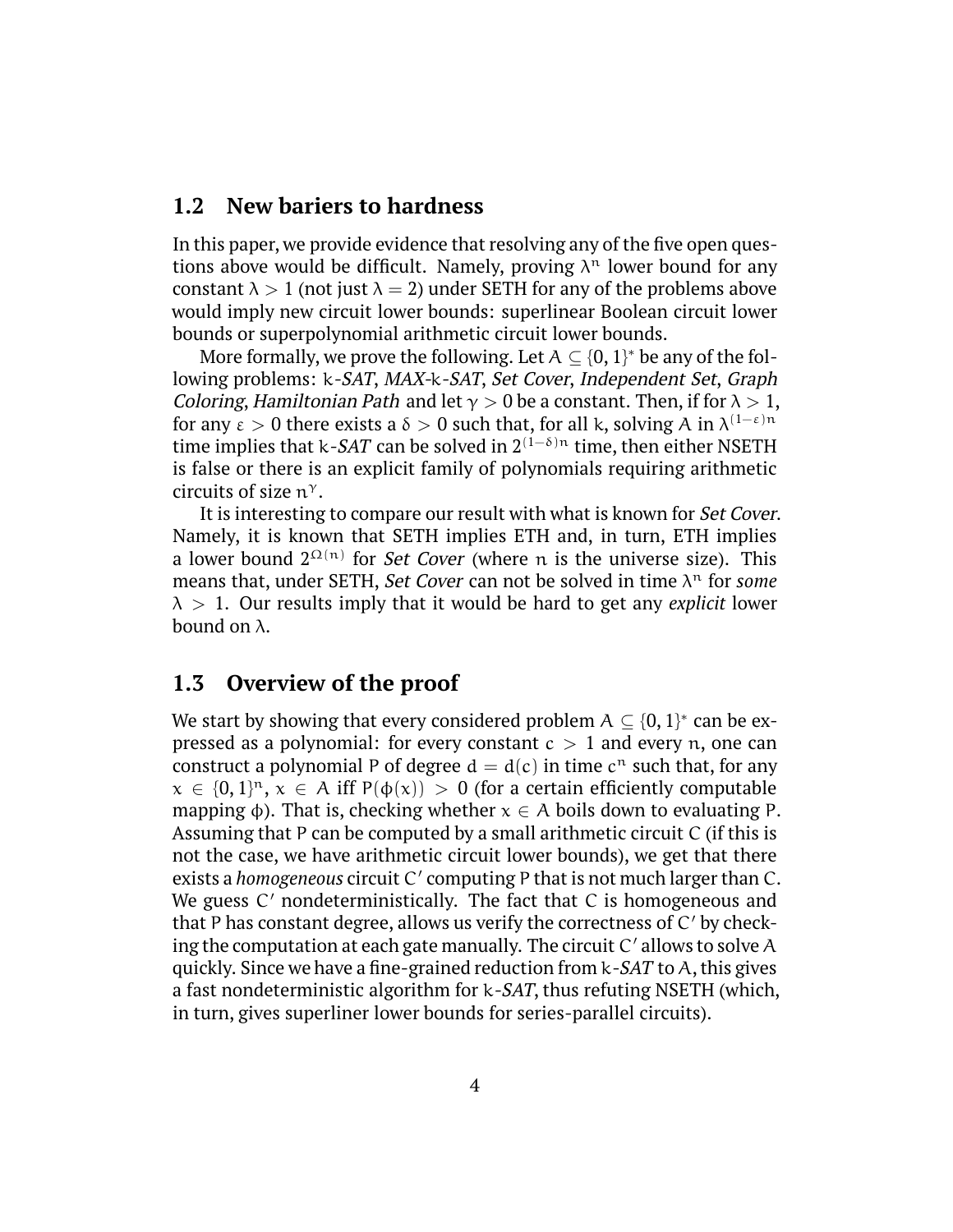### **1.4 Connections to known results**

The results of this paper are inspired by the following three papers.

- Kabanets and Impagliazzo [12] showed that if *Polynomial Identity* Testing (PIT) has a deterministic polynomial time algorithm, then either NEXP  $\&$  P/poly, or the *Permanent* requires superpolynomial size arithmetic circuits. To show this, they guess small arithmetics circuits and verify them using deterministic algorithm for PIT and downward self-reducibility of Permanent. In this paper, an efficient verification is possible due to low degree of a polynomial computed by the circuit and a homogenization trick.
- Carmosino et al. [5] establish hardness of proving hardness: under NSETH, there is no reduction from SETH to APSP and 3-SUM conjectures. In this paper, we show that, under NSETH, a reduction from SETH to SCC gives new circuit lower bounds.
- Grønlund and Pettie [9] presented a  $\frac{\pi^2}{(\log n)^{\Omega(1)}}$ -time algorithm for 3-SUM based on small decision trees and self-reducibility of 3- SUM. In this paper, we also use a self-reducibility trick: before guessing a small arithmetic circuit for a problem, we reduce an instance of the problem to a bunch of sufficiently smaller instances. This way, verifying a guessed circuits fits into the given time limit.

# **2 Technical ingredients: statements**

In this section, we introduce all the necessary definitions and technical lemmas needed for the main result of the paper. To show the general picture, we first prove the main theorem (Section [3\)](#page-8-0) and only then prove all the lemmas (Section [4\)](#page-10-0).

### **2.1 Basic definitions**

A circuit has variables and the constants  $\pm 1$  as inputs and consists of gates of in-degree two. Gates of a Boolean circuit compute arbitrary binary Boolean operations, whereas gates of an arithmetic circuit are binary additions and multiplications. The size of a circuit is its number of gates.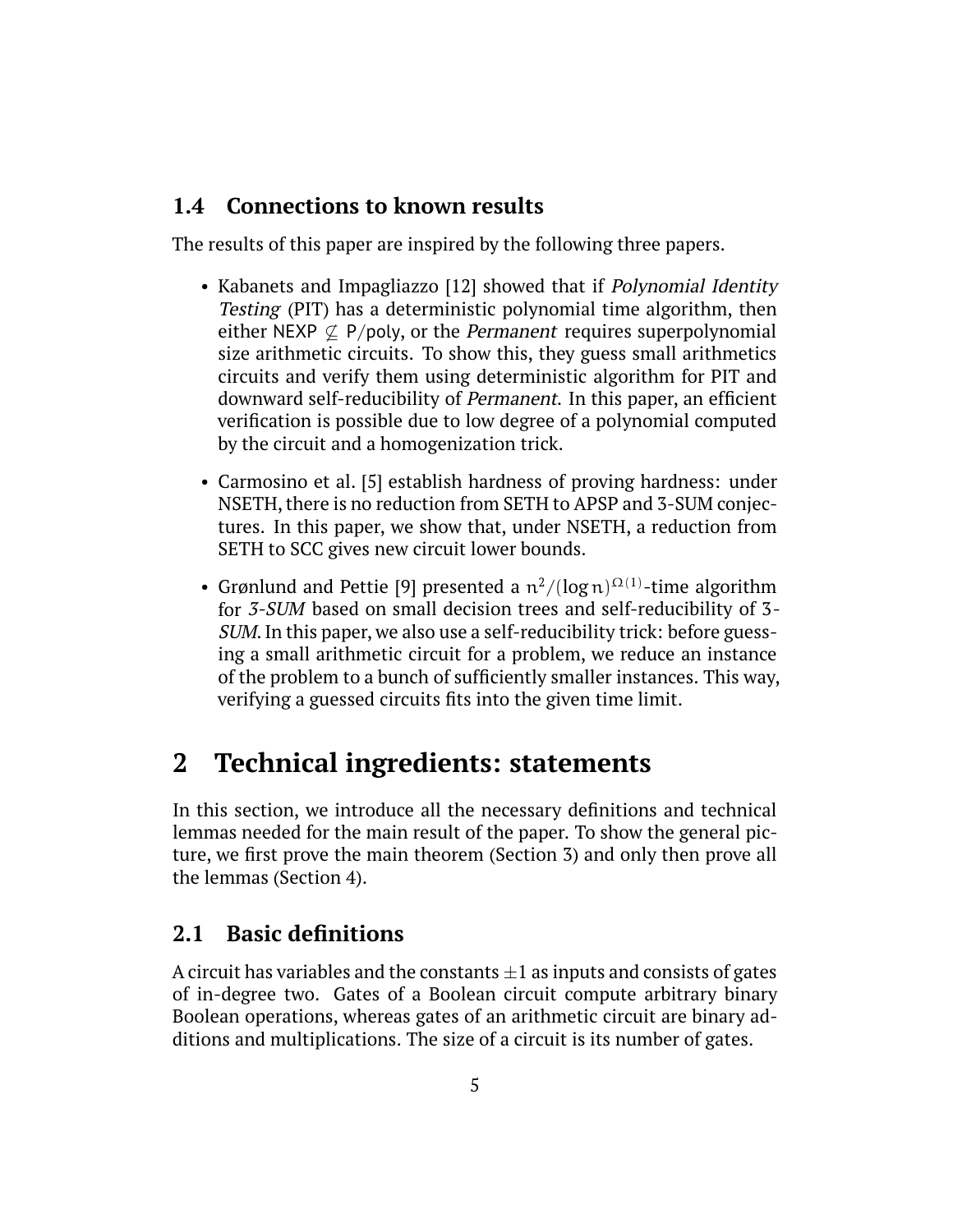The best known lower bound for Boolean circuits for a function in P is 3.1n –  $o(n)$  [\[14\]](#page-19-0). Nothing stronger is known even for functions from  $E^{NP}$ and even for a restricted model of series-parallel circuits. For arithmetic circuits, the strongest known lower bound is  $\Omega(n \log n)$  [\[19\]](#page-20-0).

O<sup>\*</sup>(·) notation hides factors that grow polynomially.

### <span id="page-5-0"></span>**2.2 Computational problems**

We focus on the following NP-complete problems. For each problem, the specified parameter n is used as a default size measure when bounding the running time of algorithms.

- *k-SAT*: given a formula F in k-CNF over n variables, check whether F has a satisfying assignment.
- MAX-k-SAT: given a formula F in k-CNF over n variables and an integer t, check whether it is possible to satisfy at least t clauses of F.
- *Set Cover*: given a set family  $\mathcal{F} \subseteq 2^{[n]}$  of size  $n^{O(1)}$  and an integer t, check whether one can cover [n] with at most t sets from  $\mathcal{F}$ .
- Independent Set: given a graph G with n nodes and an integer t, check whether G contains an independent set of size at least t.
- Graph Coloring: given a graph G with n nodes and an integer t, check whether G can be colored properly using at most t colors.
- Hamiltonian Path: given a directed graph G with n nodes, check whether G contains a cycle visiting every node exactly once.

#### **2.3 Conjectures**

Below, we state formally three conjectures we will be using in this paper.

• Exponential time hypothesis (ETH) [10]:

 $3$ *-SAT*  $\not\in$  TIME[ $2^{\text{o}(n)}$ ].

• Strong ETH (SETH) [10]: for every  $\varepsilon > 0$ , there exists k such that

 $\mathrm{k}\text{-}\mathit{SAT} \not\in \mathsf{TIME}[2^{(1-\varepsilon)\mathrm{n}}]$  .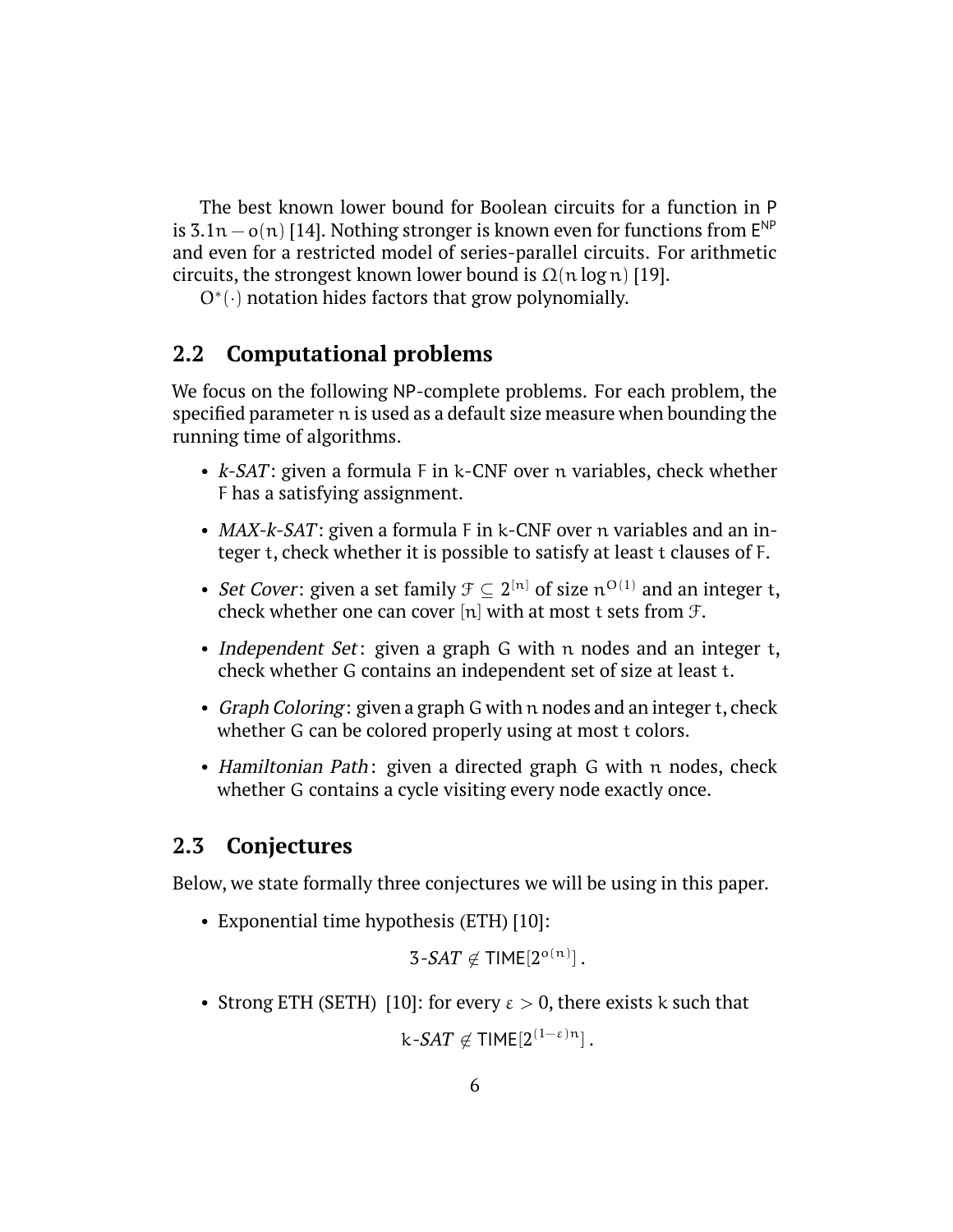• Nondeterministic SETH (NSETH) [5]: for every  $\varepsilon > 0$ , there exists k such that

k*-TAUT*  $\not\in$  <code>NTIME[2 $^{(1-\varepsilon)n}]$ </sup>,</code>

where k-TAUT is the language of all k-DNFs that are tautologies.

#### **2.4 Fine-grained reductions**

<span id="page-6-0"></span>**Definition 2.1** (fine-grained reduction, definition 6 in [22])**.** *Let* P, Q *be problems and*  $p, q: \mathbb{Z}_{\geq 0} \to \mathbb{Z}_{\geq 0}$  *be non-decreasing functions. We say that*  $(P, p(n))$  fine-grained reduces *to*  $(Q, q(n))$  *and write*  $(P, p(n)) \leq (Q, q(n))$ *, if for every*  $\varepsilon > 0$ , there is  $\delta > 0$ , an algorithm A with oracle access to Q, *a* constant d, a function  $k(n)$ :  $\mathbb{Z}_{\geq 0} \to \mathbb{Z}_{\geq 0}$ , such that on any instance of P of *size* n*, the algorithm* A

- *runs in time at most*  $d(p(n))^{1-\delta}$ ;
- *produces at most* k(n)*instances of* Q *adaptively: every instance depends on the previously produced instances as well as their answers of the oracle for* Q*;*
- *the sizes*  $n_i$  *of the produced instances satisfy the inequality*

$$
\sum_{i=1}^{k(n)}\mathfrak{q}(n_i)^{1-\epsilon}\leqslant d(\mathfrak{p}(n))^{1-\delta}\,.
$$

It is not difficult to see that if  $(P, p(n)) \leq (Q, q(n))$ , then any improvement over q(n) for Q gives an improvement over  $p(n)$  for P: for any  $\varepsilon > 0$ , there is  $\delta > 0$ , such that if Q can be solved in time  $O(q(n)^{1-\epsilon})$ , then P can be solved in time  $O(p(n)^{1-\delta})$ .

#### **2.5 Polynomial formulations**

By a *family of polynomials* P we mean an infinite sequence of polynomials  $P_{i_1}, P_{i_2}, \ldots$ , such that  $i_1 < i_2 < \cdots$  and  $P_n$  is a multivariate polynomial depending on n variables. We say that P has *degree* d(n) if, for every n, every monomial of  $P_n$  has total degree at most  $d(n)$ .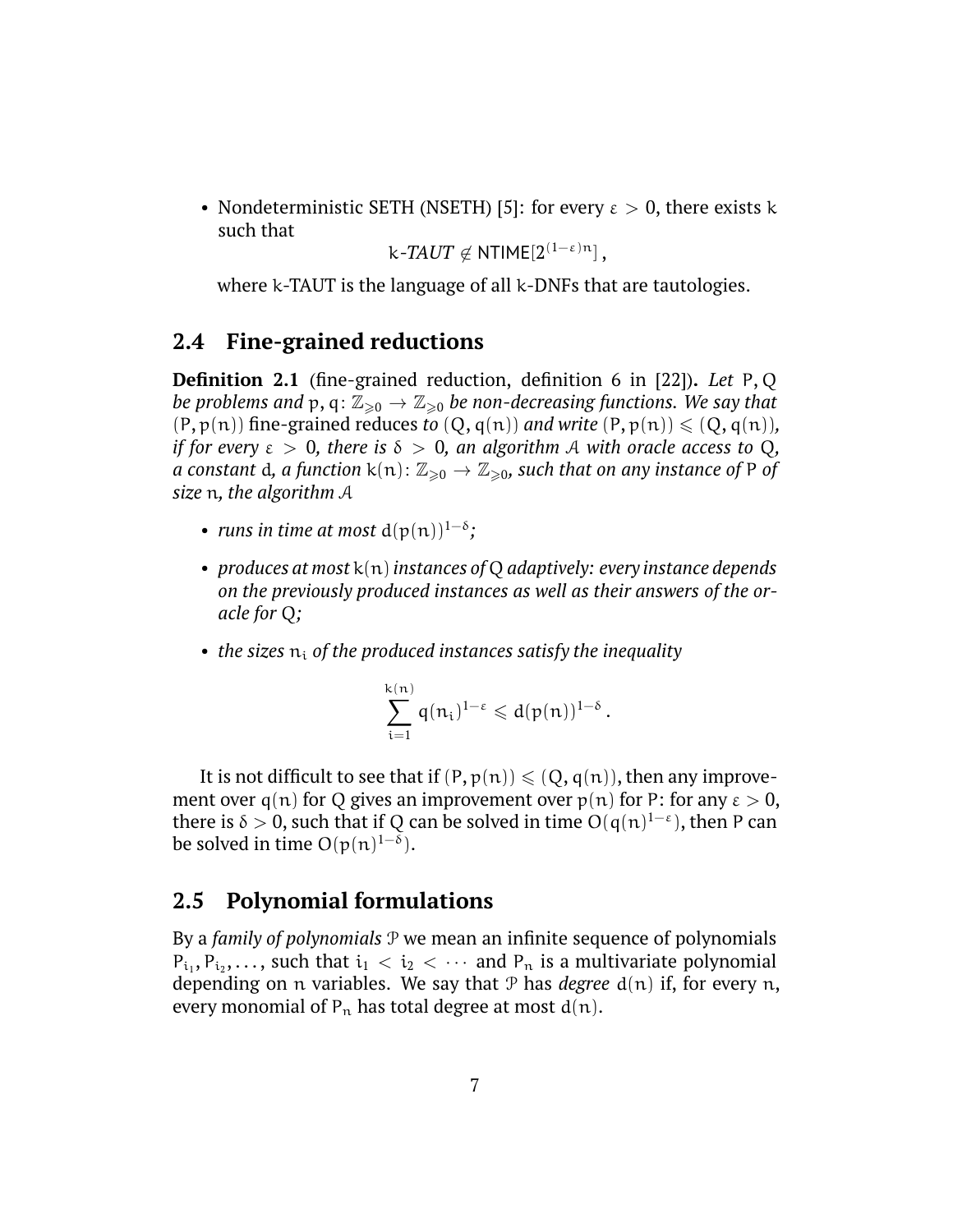<span id="page-7-1"></span>**Definition 2.2** (∆-explicit family of polynomials)**.** *For a constant* ∆*, we say that*  $\mathcal P$  *is*  $\Delta$ -explicit, *if, for all* n, the degree of  $P_n$  *is at most*  $\Delta$  *and all coefficients of*  $P_n$  *can be computed (simultaneously) in time*  $O(n^{\Delta})$ *.* 

**Definition 2.3** (polynomial formulation). Let  $L \subseteq \{0, 1\}^*$  be a language,  $\mathcal{P} = (P_1, P_2, \dots)$  *be a*  $\Delta$ -explicit family of polynomials,  $T: \mathbb{N} \to \mathbb{N}$  *be a time bound. We say that* P *is a* ∆-polynomial formulation of L *of complexity* T*, if, for all* n*,*

- *there exists a function*  $s: \mathbb{N} \to \mathbb{N}$  *such that*  $s(n) \leq T(n)$  *and*  $s(n)$  *can be computed in time* T(n)*,*
- there exists a family of mappings  $\phi = (\phi_1, \phi_2, \dots)$ , where  $\phi_n : \{0, 1\}^n \to$ R ∗ *,*
- *for every*  $x \in \{0, 1\}^n$ ,
	- $\phi_n(x) \in \mathbb{R}^{s(n)}$ ;
	- $-P_{s(n)}(\phi_n(x)) \neq 0 \Leftrightarrow x \in L$ ;
	- $-\phi_n(x)$  *can be computed in time*  $T(n)$ *;*
	- $-|P_{s(n)}(\phi_n(x))| < 2^{s(n)}$ .

<span id="page-7-0"></span>**Lemma 2.1.** *For any*  $c > 1$ *, there is*  $\Delta = \Delta(c)$ *, such that every problem from Section [2.2](#page-5-0) admits a* ∆*-polynomial formulation of complexity* c n*.*

#### **2.6 Minimum arithmetic circuit problem**

In this section, we show that for polynomials of constant degree one can find arithmetic circuits of size close to optimal in nondeterministic polynomial time.

**Definition 2.4.** *Let*  $P = (P_1, P_2, ...)$  *be a family of polynomials. The mini*mum arithmetic circuit problem for  $P$ *, denoted by* MACP<sub>*P*</sub>, *is: given*  $n, s \in \mathbb{N}$ *, find an arithmetic circuit of size at most s computing*  $P_n$ *, or report that there is no such circuit.*

It is known that, for  $P$  being the permanent polynomial family, MACP can be solved in time  $(ns)^{O(1)}$  either by an MA-protocol or by a nondeterministic Turing machine with an oracle access to the polynomial identity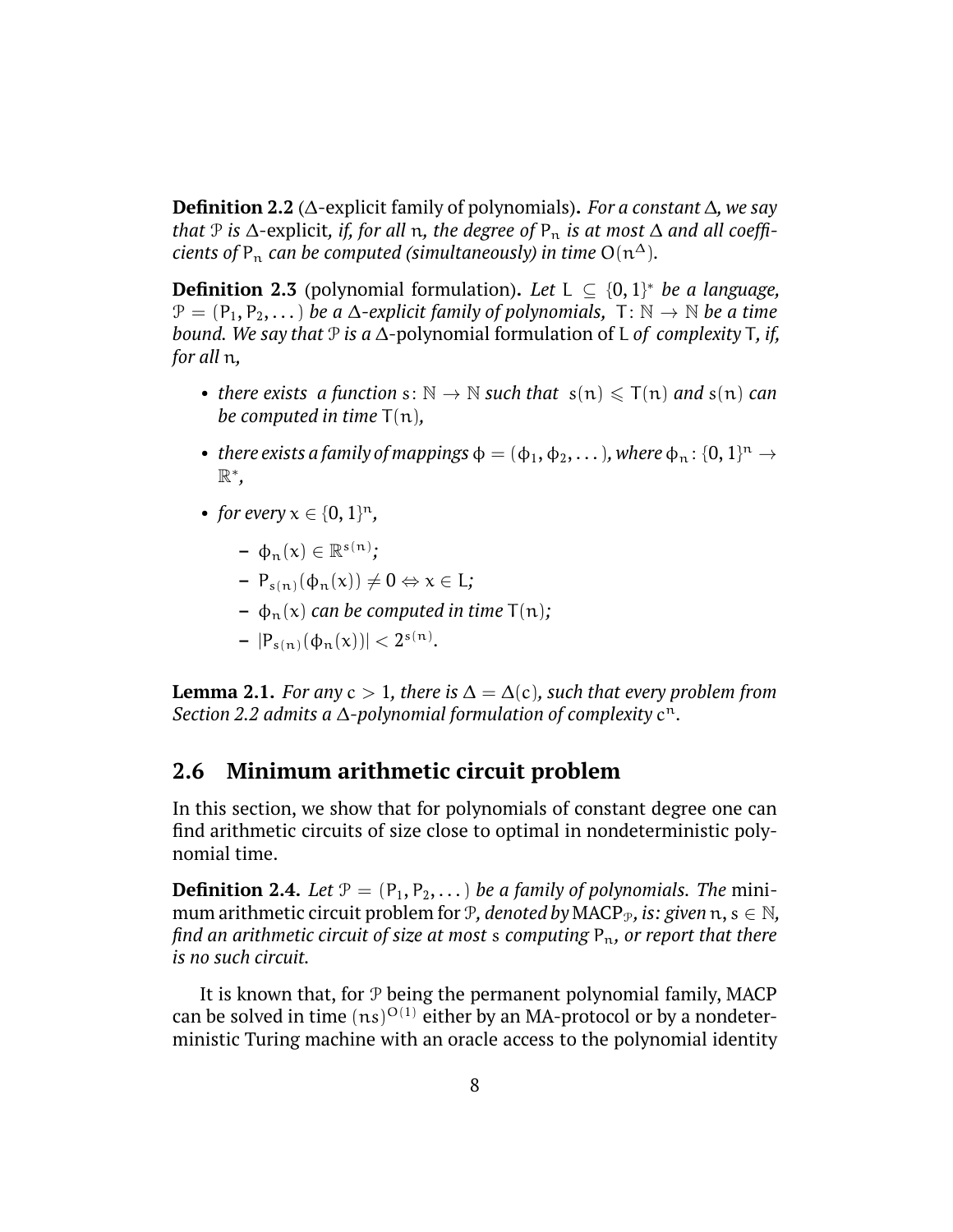testing problem (PIT) [12]. In our setting, we do not have oracle access to PIT neither do we have any randomness. To make up for that, we relax the problem as follows.

**Definition 2.5.** Let  $P = (P_1, P_2, \dots)$  be a family of polynomials,  $c \ge 1$  be *an integer parameter, and*  $p$  *be a prime number. The problem* Gap-MACP<sub> $p.c.p$ </sub> *is: given*  $n, s \in \mathbb{N}$ , output an arithmetic circuit of size at most cs computing  $P_n$ *in*  $\mathbb{Z}_p$  *(that is, for any*  $x \in \mathbb{Z}^n$ ,  $P(x) = C(x) \text{ mod } p$ *), if*  $P_n$  *can be computed in* Z *by a circuit of size at most* s*; otherwise output anything.*

**Remark 2.1.** *The reason we allow an abitrary output in case*  $P_n$  *does not have a circuit of size* s *is the following. Right after solving the problem, we will verify that the found circuit is correct. Thus, if, instead of circuit of size* cs *comput*ing P<sub>n</sub>, we are given an arbitrary circuit, we will reject it on the verification *stage. The parameter* p *is needed to control the maximum value of coefficients when expanding the guessed circuit as a polynomial.*

<span id="page-8-1"></span>**Lemma 2.2.** *There exists a constant*  $\mu > 0$  *such that for any*  $\Delta$ -explicit family *of polynomials*  $P$  *and any*  $p \in P$ *,* 

$$
Gap\text{-}MACP_{\mathcal{P},\mu\Delta^2,p}(n,s) \in NTIME[O(\Delta^2 sn^{2\Delta} \log^2 p)].
$$

### <span id="page-8-0"></span>**3 Main result**

We are ready to prove the main result of the paper.

<span id="page-8-2"></span>**Theorem 3.1.** Let  $\gamma$  be a constant and A be one of the problems from Sec*tion [2.2.](#page-5-0) Suppose there is a series of fine-grained reductions from* k-SAT *to* A *such that for*  $\lambda > 1$ *, for any*  $\varepsilon > 0$ *, there exists*  $\delta > 0$  *such that, for all k, if we plug in the algorithm for* A *with running time* λ (1−ε)<sup>n</sup> *into the reduction,* k-SAT *can be solved in* 2 (1−δ)<sup>n</sup> *time, then at least one of the following circuit lower bounds holds:*

- $E^{NP}$  *is not computable by series-parallel circuits of size*  $O(n)$ *;*
- *there exists an explicit family of polynomials not computable by arithmetic circuits of size* n γ*.*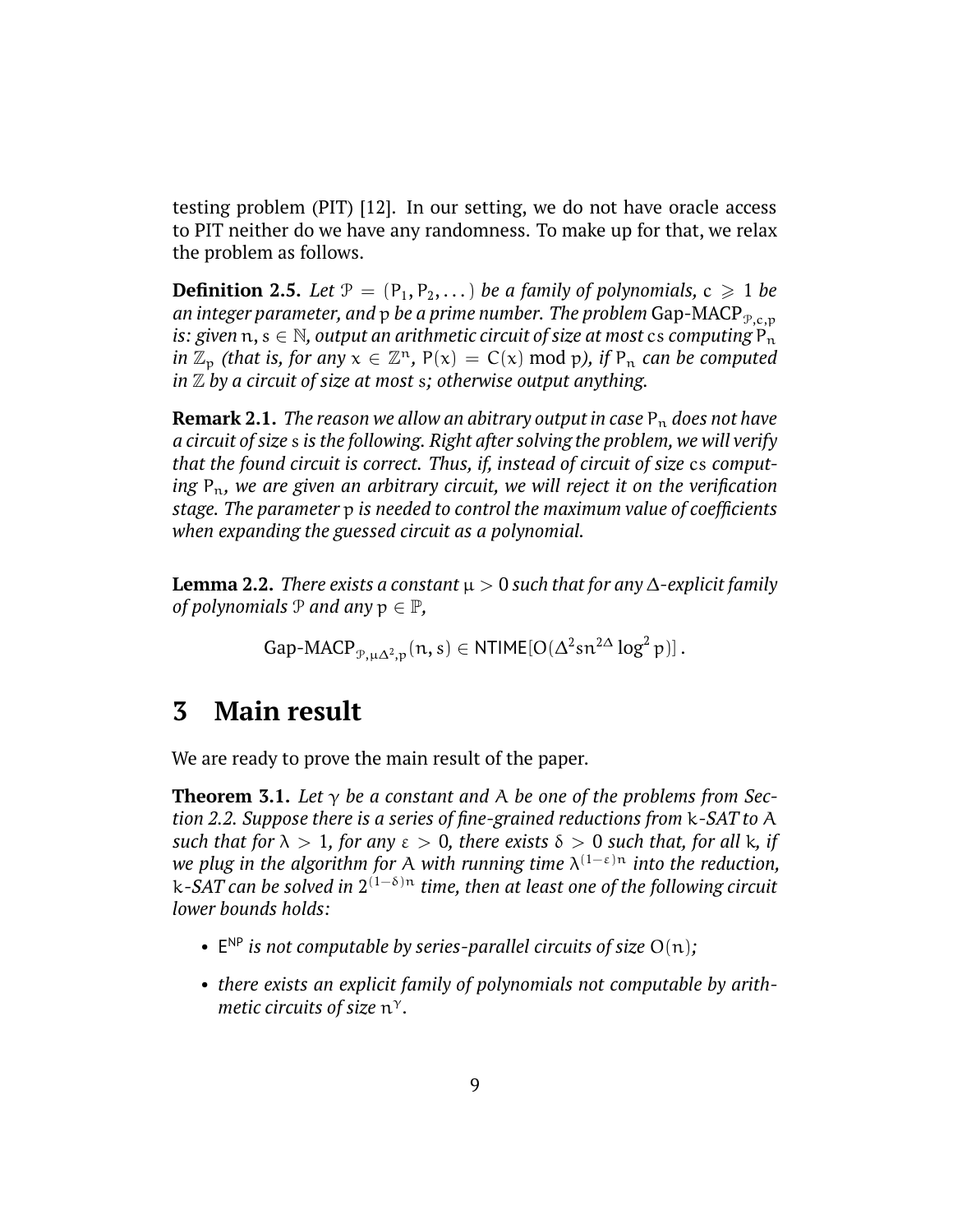*Proof.* Let F be a k-CNF formula over n variables. For a constant  $\alpha$ to be chosen later, branch on all but αn variables. This gives  $2^{(1-\alpha)n}$  k-CNF formulas. By solving SAT for all of them, we solve SAT for F. Now, apply  $(k-SAT, 2<sup>n</sup>)$ -to- $(A, \lambda<sup>n</sup>)$  fine-grained reduction to each of the resulting formulas. This produces a bunch of instances of A. Let  $r$  be the largest size of these instances. From Definition [2.1,](#page-6-0) we know that for any  $\varepsilon > 0$ , there is  $\delta > 0$  such that  $\lambda^{(1-\epsilon)r} < 2^{(1-\delta)\alpha n}$ . Then  $r \leq 2\beta n$ , where  $\beta = \beta(\lambda, \alpha)$ is determined by an equality

<span id="page-9-2"></span>
$$
\lambda^{\beta} = 2^{\alpha} \,. \tag{1}
$$

For a parameter  $\sigma$  to be chosen later, let P be a  $\Delta$ -polynomial formulation of complexity  $2^{\sigma n}$ , guaranteed by Lemma [2.1,](#page-7-0) where  $\Delta = \Delta(\sigma)$ : for any n and  $x \in \{0, 1\}^n$ ,

- $x \in A$  iff  $P_{2^{\sigma n}}(\phi_n(x)) \neq 0;$
- $|P_{2^{\sigma n}}(\phi_n(x))| < 2^{2^{\sigma n}}.$

Using  $P$ , we are going to solve all instances of  $A$  in two stages: on the preprocessing stage, we guess efficient arithmetic circuits for polynomials  $P_t$ for all  $t \leqslant N$  where  $N = 2^{2\beta\,\sigma n},$  on the solving stage, we solve all instances of A using the guessed circuits.

**Preprocessing.** For every  $t \le N$ , we run Gap-MACP<sub>P, $\mu\Delta^2$ , $p(t, t^{\gamma})$  for</sub> a prime  $2^{N+1} \leqslant p \leqslant 2^{N+2}.$  If we do not get an arithmetic circuit for at least one of these calls, then  $P$  is an explicit family of polynomials that cannot be computed by arithmetic circuit of size  $N^{\gamma}$ . Otherwise, we get an arithmetic circuit  $C_t$  of size at most

<span id="page-9-1"></span><span id="page-9-0"></span>
$$
\mu \Delta^2 t^{\gamma} \tag{2}
$$

computing  $P_t$  over  $\mathbb{Z}_p$  for all  $t \le N$ . Since  $C_t$  computes  $P_t$  correctly in  $\mathbb{Z}_p$  and  $|P_{2^{\sigma t}}(\varphi_t(x))| \leq p/2$  for all  $x \in \{0,1\}^t$ , one can use  $C_t$ to solve A for every instance size  $t \le N$ . By Lemma [2.2,](#page-8-1) the total running time of the preprocessing stage is

$$
O(\Delta^2 \cdot N^{\gamma} \cdot N^{2\Delta} \cdot \log^2 p) = O(2^{n\sigma(2\beta\gamma + 4\beta\Delta + 4\beta)})
$$
 (3)

**Solving.** At the solving stage, we solve all  $2^{(1-\alpha)n}$  of k-*SAT* by reducing them to A and using efficient circuits found at the previous stage.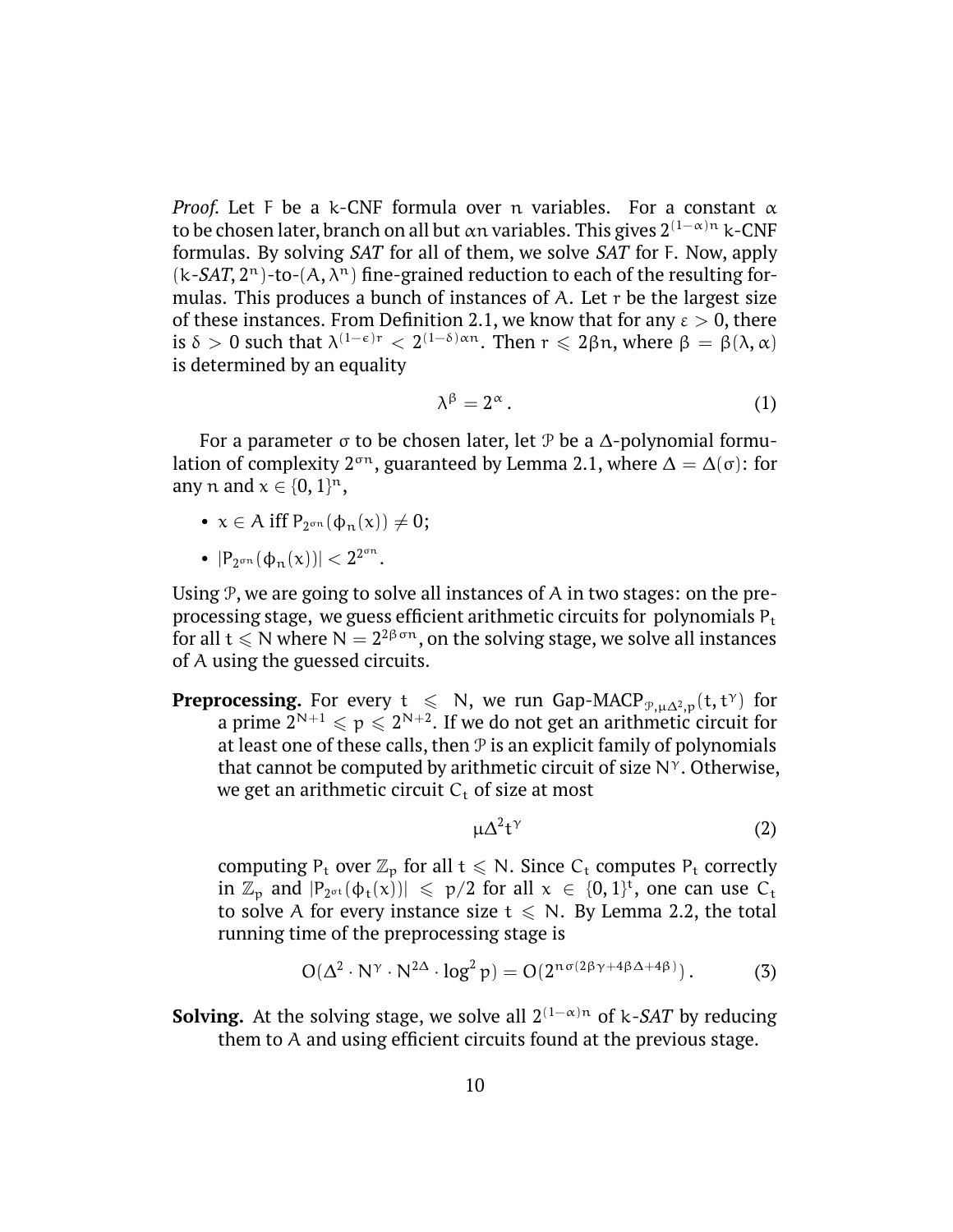Now, we show that it is possible to choose constants  $\alpha$  and  $\sigma$  so that the running time of both stages is at most  $2^{(1-\epsilon)n}$  for a positive constant ε. This will mean that one can solve k-TAUT in non-deterministic time  $2^{(1-\epsilon)n}$ . This, in turn, will violate NSETH and imply superlinear lower bounds for series-parallel circuits for  $E^{NP}$  as proved by [11].

The fine-grained reduction from k*-SAT* to A says that a  $\lambda^{n/2}$ -time algorithm for A gives a  $2^{n(1-\delta)}$ -time algorithm for k*-SAT* for some constant δ > 0 (here, δ = δ(1/2) for the function  $\delta(\varepsilon)$  from Definition [2.1\)](#page-6-0). Thus, if the circuits found at the preprocessing stage have size smaller than  $\lambda^{\mathfrak{n}/2},$ the solving stage takes time

$$
2^{(1-\alpha)n}\cdot (2^{\alpha n})^{1-\delta}=2^{n(1-\alpha\delta)}\,.
$$

To guarantee that the found circuits give the required speed-up for A, it suffices to ensure that

<span id="page-10-1"></span>
$$
\mu \Delta^2 2^{\sigma \gamma t} \leqslant \lambda^{t/2} \,, \tag{4}
$$

by [\(2\)](#page-9-0). To ensure this, take a small enough  $\sigma$  such that  $2^{\sigma\gamma}\leqslant\lambda^{1/2}$  (that is,  $\sigma < \frac{\log_2 \lambda}{2\gamma}$ ). When σ is fixed,  $\Delta = \Delta(\sigma)$  is also fixed. Since μ is a constant (from Lemma [2.2\)](#page-8-1), the inequality [\(4\)](#page-10-1) holds for all large enough t.

Finally, to ensure that the preprocessing stage itself does not take too much time, it suffices to guarantee that

$$
\sigma(2\beta\gamma+4\beta\Delta+4\beta)\leqslant 1/2\,,
$$

by [\(3\)](#page-9-1). For this inequality to hold, it suffices to take small enough β (by taking a small enough  $\alpha$ , recall [\(1\)](#page-9-2)). □

**Remark 3.1.** *In the statement of Theorem [3.1,](#page-8-2)* γ > 0 *is an arbitrary constant and does not depend on any other parameters. However, the explicit family of polynomials of large arithmetic complexity depends on* γ*.*

### <span id="page-10-0"></span>**4 Technical ingredients: proofs**

In this section, we give proofs of all technical lemmas.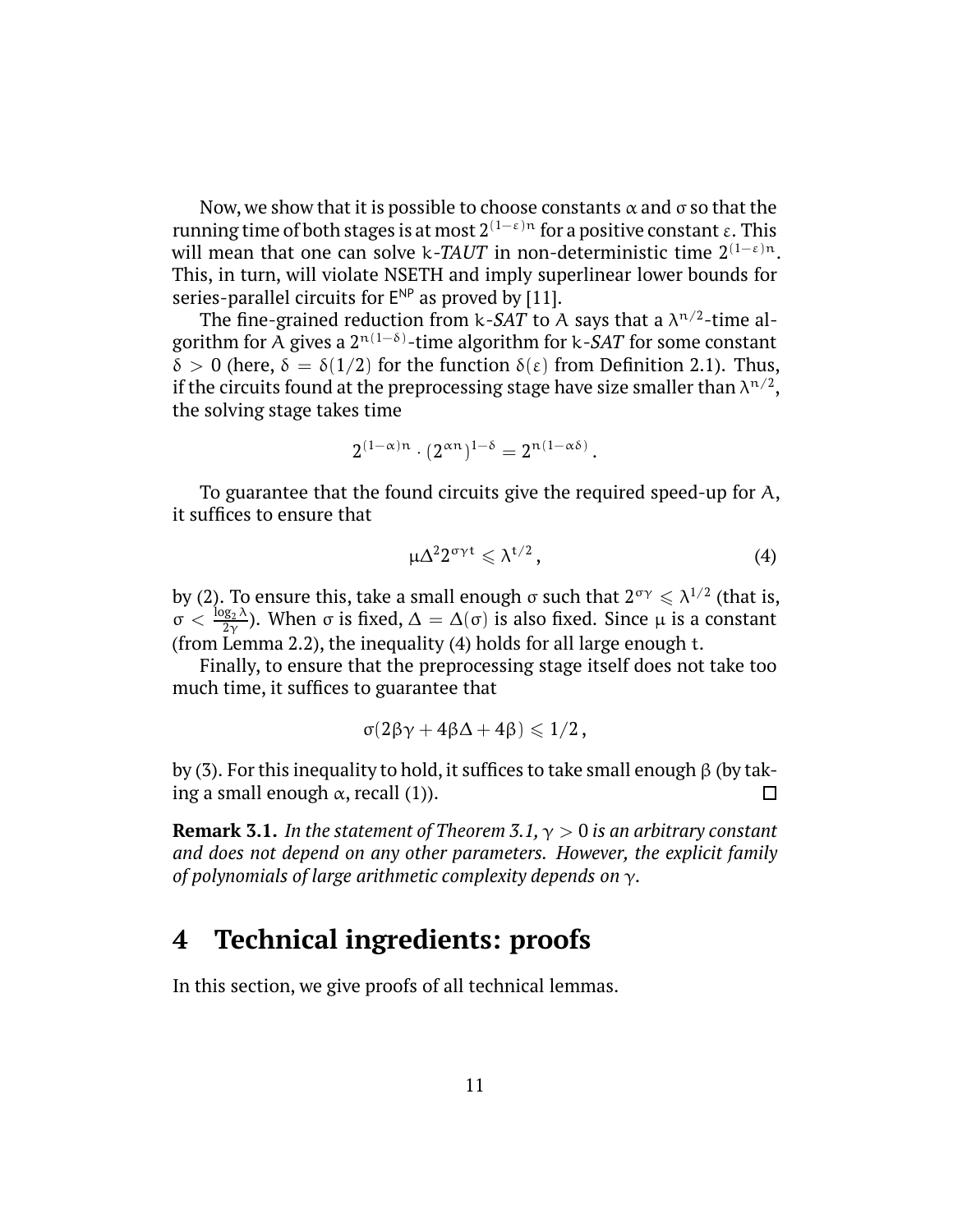#### **4.1 Polynomial formulations**

**Lemma 2.1.** *For any*  $c > 1$ *, there is*  $\Delta = \Delta(c)$ *, such that every problem from Section [2.2](#page-5-0) admits a* ∆*-polynomial formulation of complexity* c n*.*

*Proof.* In every polynomial formulation below, we use a parameter  $\theta = \theta(c)$ that will be chosen as a large enough constant. We always assume that  $\theta$  divides n. For this to hold, it is enough to tweak the problem instance a bit: for graph problems, we add at most  $\theta$  dummy nodes to a graph; for satisfiability problems, we add at most  $\theta$  dummy variables to a formula; for Set Cover, we add at most  $\theta$  dummy elements to the universe.

All polynomial formulations below follow the same pattern: a solution of size n that we are looking for can be broken into "blocks" of size  $n/\theta$ . For each potential block, we introduce a 0/1-variable. Then, for each candidate solution, we introduce a monomial that is non-zero if it is indeed a solution.

The number of variables of the constructed polynomial P as well as the time needed to compute the mapping  $\phi$  will be a multiple of  $2^{n/\theta}$  and  $\binom{n}{n/\theta}$ . It is not difficult to see that by choosing a large enough  $\theta = \theta(c)$ , one ensures that

$$
2^{n/\theta} \cdot \binom{n}{n/\theta} < c^n
$$

for large enough n.

The degree of P(X) will depend on  $\theta = \theta(c)$  only. Also, P will be specified as a sum of a sequence of monomials, each having coefficient 1. The length of this sequence will be  $2^{O(n)}$ , where the hidden constant in  $O(n)$ depends on  $\theta = \theta(c)$  only. This implies that computing the coefficients of all monomials in P takes time  $2^{O(n)}$ . Since  $|X| = c^n$ ,  $2^{O(n)} = |X|^{O(1)}$ . In all polynomial formulations, the image of  $\phi$  will be {0, 1}. Hence, for any  $x \in \{0,1\}^n$  ,  $|P_{s(n)}(\phi_n(x))|$  is at most the number of summands in the definition of P, i.e.,  $|X|^{{\rm O}(1)}$ , and hence at most  $2^{|X|}.$  This, in turn, implies that the constructed polynomials is a  $\Delta$ -polynomial formulation, where  $\Delta = \Delta(c)$ .

*Hamiltonian Path*: given a directed graph  $G(V, E)$  with n nodes, check whether it contains a Hamiltonian path.

Idea. One can break a Hamiltonian path  $\pi$  into θ paths  $\pi_1, \ldots, \pi_\theta$ of length  $n/\theta$ . Then,  $\pi_1, \ldots, \pi_\theta$  is a valid partition iff  $\pi_i$ 's are simple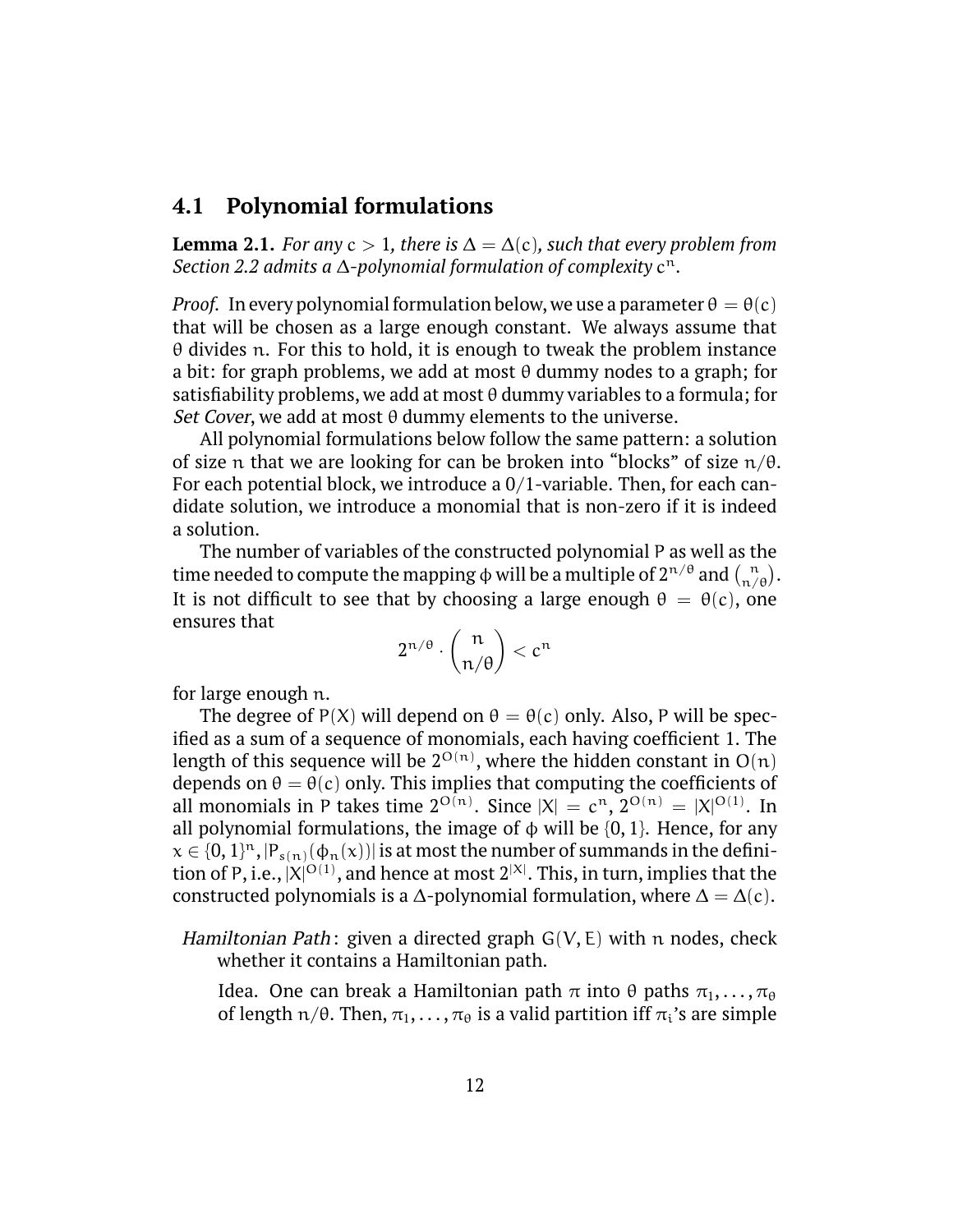paths of length  $n/\theta$  sharing no nodes and, for every i, there is an edge joing the last node of  $\pi_i$  with the first node of  $\pi_{i+1}$ .

To ensure that n is divisible by θ, add a directed path on at most θ nodes to G and add directed edges from all nodes of G to the first node of the path. The resulting graph has a Hamiltonian path iff the new graph has one.

Introduce  $O(n^2 {n \choose n/\theta})$  variables:

$$
X = \{x_{S,u,v}: S \subseteq V, |S| = n/\theta, u \in S, v \in V \setminus S\}.
$$

The mapping  $\phi$  is defined as follows:  $\phi(x_{S,u,v}) = 1$ , if there is a Hamiltonian path in  $G[S]$  that starts in  $u$  and ends in a node adjacent to v;  $\phi(x_{\text{S},u,v}) = 0$  otherwise. It can be computed in time  $O^*(n^2 {n \choose n/\theta} 2^{n/\theta}).$ 

Define the polynomial P(X) as follows. For every partition  $V = S_1 \sqcup$  $\cdots \sqcup S_\theta$  into disjoint subsets of size  $\pi/\theta$  and every  $\theta$  nodes  $v_1, \ldots, v_\theta,$ add to P a monomial

$$
\chi_{S_1,\nu_1,\nu_2}\cdot\chi_{S_2,\nu_2,\nu_3}\cdots\chi_{S_p,\nu_\theta,\nu_1}\,.
$$

Clearly,  $P(\phi(X)) > 0$  iff G has a Hamiltonian path.

The degree of P is  $\theta$ . The number of monomials added to P is at most  $\theta^n n^\theta = 2^{O(n)}$ .

Independent Set: given a graph  $G(V, E)$  with n nodes and an integer t, check whether G contains an independent set of size at least t.

Idea. An independent set I of size t can be partitioned into θ sets  $I_1, \ldots, I_{\theta}$  of size at most  $n/\theta$ . Then,  $I_1, \ldots, I_{\theta}$  is a valid partition iff their total size is at least t and for all  $\mathfrak{i} \neq \mathfrak{j}$ ,  $\mathrm{I}_{\mathfrak{i}} \cup \mathrm{I}_{\mathfrak{j}}$  is an independent set.

Introduce  $O(n\binom{n}{2n/\theta})$  variables:

 $X = \{x_s : S \subseteq V \text{ and } |S| \leq 2n/\theta\}.$ 

The mapping  $\phi$  is defined as follows:

 $\phi(x_S) = [S \text{ is an independent set of } G].$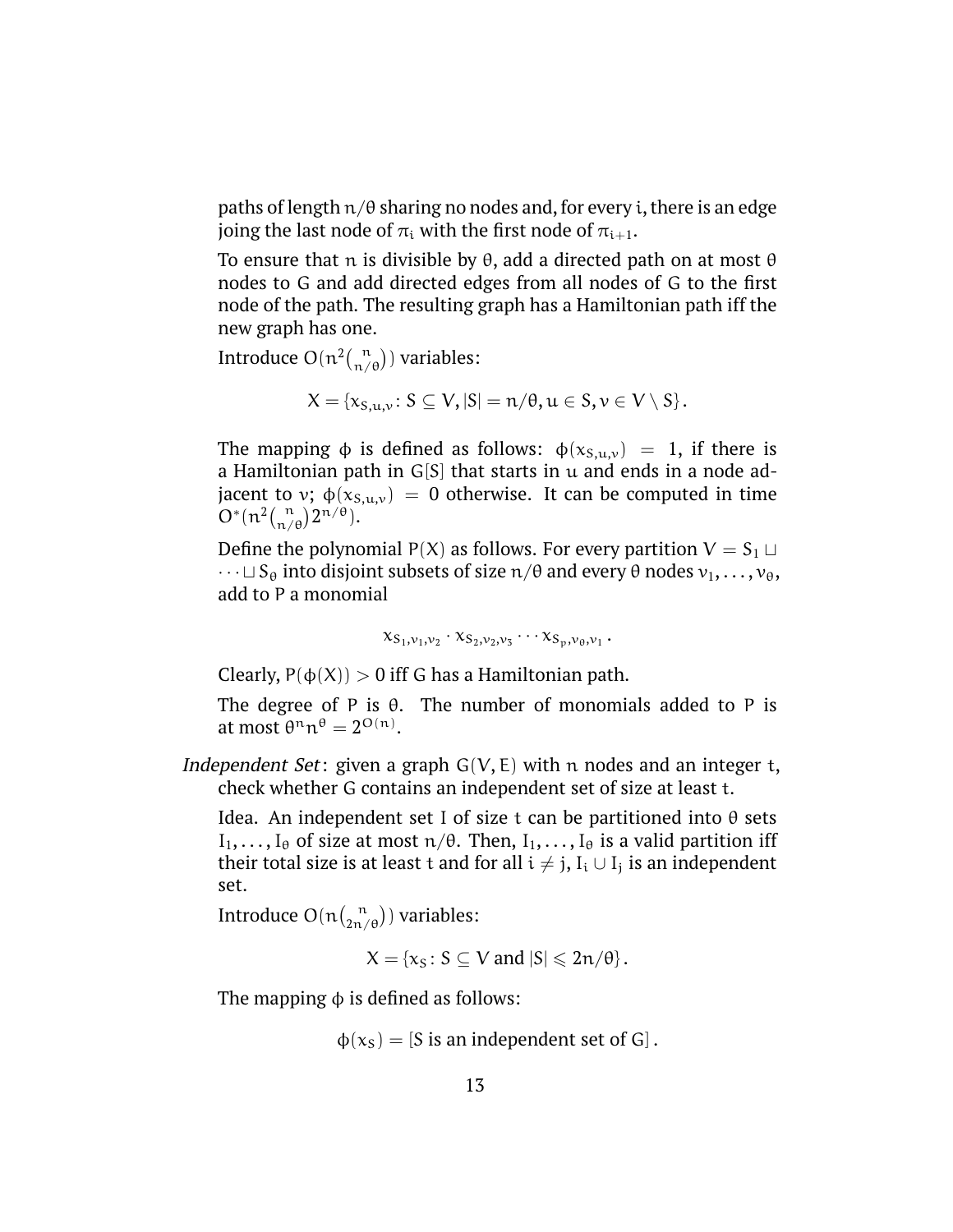The mapping  $\phi(X)$  can be computed in time  $(2n/\theta)^2 {n \choose 2n/\theta}$ .

The polynomial is defined as follows:

$$
P(X) = \sum_{\substack{S_1,\ldots,S_\theta \in \binom{V}{\leqslant n/\theta} \\ S_i \cap S_j = \emptyset \text{ for all } i \neq j}} \prod_{1 \leqslant i < j \leqslant \theta} x_{S_i \cup S_j}.
$$

It is not difficult to see that  $P(\phi(X)) > 0$  iff G contains an independent set of size t. Indeed, a monomial  $\prod {\mathsf x}_{S_i\cup S_j}$  evaluates to  $1$ iff  $S_1 \sqcup \cdots \sqcup S_\theta$  is an independent set of size t.

The degree of P is  $O(\theta^2)$ . The number of monomials added to P is at most  $\theta^n = 2^{O(n)}$ .

*MAX-k-SAT*: given a k-CNF formula  $F = C_1 \wedge \cdots \wedge C_m$  over n variables and an integer t, check whether it is possible to satisfy at least t clauses of F.

Idea. An assignment  $\mu \in \{0,1\}^n$  satisfying at least t clauses can be partitioned into  $\theta$  subassignments  $\mu_1,\ldots,\mu_\theta\,\in\,\{0,1\}^{n/\theta}.$  Then, for each clause C, one can assign k subassignments that are "responsible" for C. Then,  $\mu_1, \ldots, \mu_\theta$  is a valid partition if the total number of clauses satisfied by their k-tuples of subassignments is at least t.

Partition the set of variables of F into  $\theta$  blocks  $V_1, \ldots, V_{\theta}$  of size  $\pi/\theta$ . For each clause C, assign k blocks such that all variables of C belong to these blocks: formally, let  $b(C) \subseteq [\theta]$ ,  $|b(C)| = k$ , and the set of variables of C<sub>i</sub> is a subset of  $\cup_{i\in b(C)}V_i$ .

Introduce  $\binom{n/\theta}{k} 2^{nk/\theta}$ t variables:

$$
X = \{x_{B,\tau,r} \colon B \subseteq [\theta], |B| = k, \tau \in \{0,1\}^{nk/\theta}, 0 \leqslant r \leqslant t\}.
$$

The mapping  $\phi$  is defined as follows. For B  $\subseteq$  [θ],  $|B| = k$ , by  $c(B)$ define the set of clauses C of F such that  $b(C) = B$ . Then,  $\phi(x_{B,\tau,r}) =$ 1, if τ satisfies at least r clauses from  $c(B)$ ;  $\phi(x_{B,\tau,t}) = 0$  otherwise.

The polynomial  $P(X)$  is defined as follows. Let  $\mathcal F$  be a class of functions  $f: 2^{[\theta]} \to \mathbb{Z}_{\geqslant 0}$  such that  $\sum_{B \subseteq [\theta], |B| = k} f(B) = t$ . For  $\mu \in \{0, 1\}^n$ and B  $\subseteq$  [ $\theta$ ], let  $\mu_B$  be a projection on coordinates  $\cup_{i\in B}V_i$ . Then,

$$
P(X) = \sum_{f \in \mathcal{F}} \sum_{\mu \in \{0,1\}^n} \prod_{B \subseteq [\theta], |B| = k} x_{B,\mu_B,f(B)}.
$$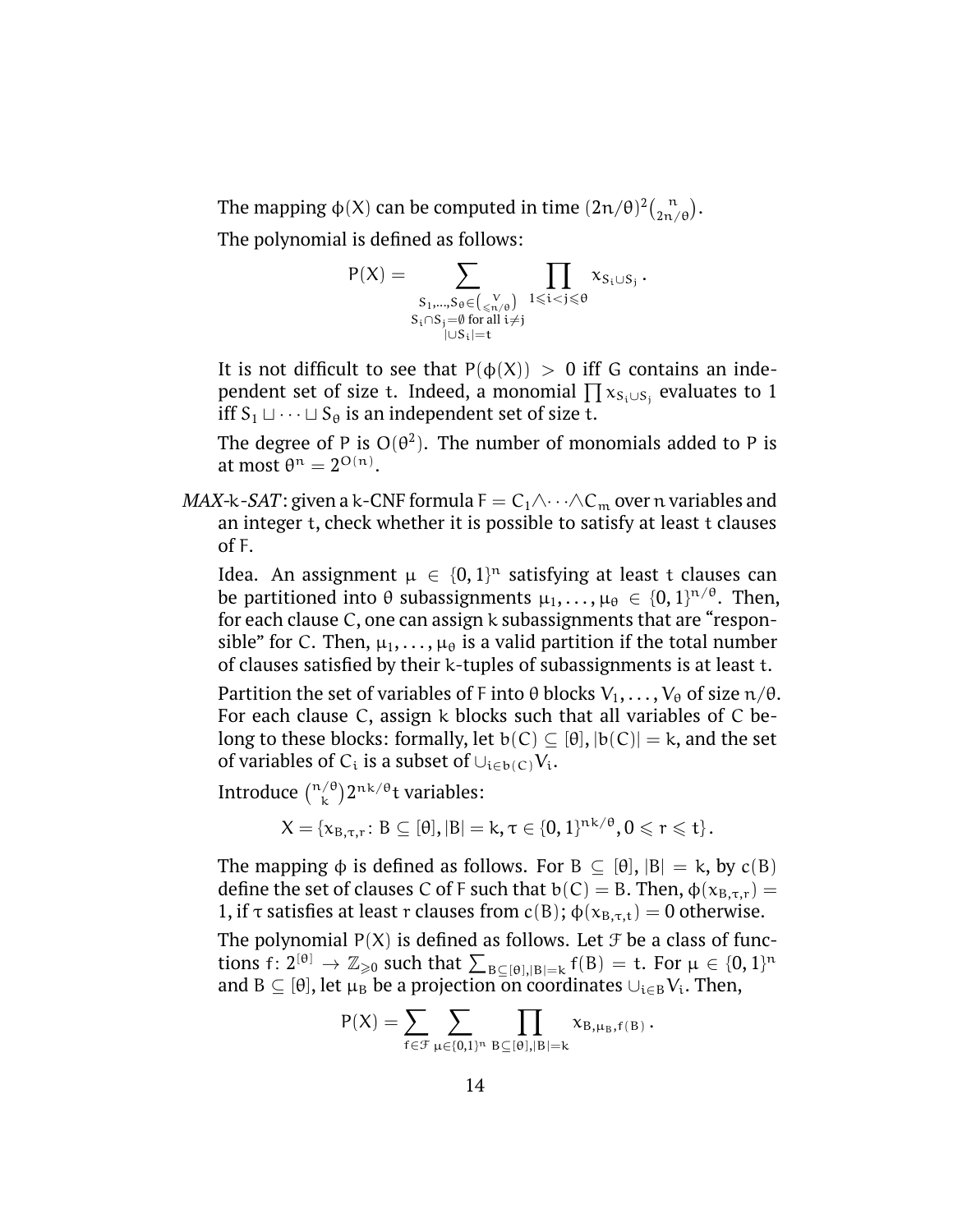The degree of P is  $\binom{0}{k}$  $\binom{\theta}{k} \leqslant 2^{\theta}$ . Clearly,  $|\mathcal{F}| \leqslant t^{2^{\theta}} \leqslant n^{O(k2^{\theta})}$  and  $|\{B\colon B\subseteq S\}|$  $[\theta], |B| = k$ ]  $\leq 2^{\theta}$ . Hence, the number of monomials added to P is at most  $O^*(2^n) = 2^{O(n)}$ .

- k-SAT: is a special case of MAX-k-SAT.
- *Graph Coloring*: given a graph  $G(V, E)$  with n nodes and an integer t, check whether G can be colored properly using at most t colors.

Idea. Partition V into θ blocks  $V_1, \ldots, V_\theta$  of size  $\pi/\theta$ . We would like to combine a t-coloring of V out of colorings of the blocks. However, a t-coloring may contain a color whose color class is large (much larger than  $n/\Theta$ ). For this reason, the polynomial formulation below is a bit trickier than the previous ones: we have to treat color classes differently depending on their size.

Introduce  $O(n^2 {n \choose 2n/\theta})$  variables:

$$
X = \{x_{S,r} \colon S \subseteq V, |S| \leq 2n/\theta, 0 \leq r \leq t\}.
$$

The mapping  $\phi$  is defined as follows:

$$
\varphi(\mathsf{x}_{\mathsf{S},\mathsf{r}})=[\chi(\mathsf{G}[\mathsf{S}])\leqslant \mathsf{r}]\,.
$$

As the chromatic number of a n-node graph can be found in time  $O^*(2^n)$  [3], the mapping  $\phi$  can be computed in time

$$
O^*\left(2^{2n/\theta}\binom{n}{2n/\theta}\right).
$$

The polynomial is defined as follows:

$$
P(X)=\sum_{\substack{V=S_1\sqcup \cdots \sqcup S_\theta \\ |S_i|\leqslant 2n/\theta \text{ for } i\in [\theta]}}\sum_{\substack{t_1+\cdots +t_p=t \\ t_i\geqslant 0 \text{ for } i\in [\theta]}}\prod_{i\in [p]}x_{S_i,t_i}\,.
$$

We claim that  $P(\phi(X)) > 0$  iff G can be properly colored using t colors such that every color induces an independent set of size at most  $n/\theta$ . Indeed, if there is such a coloring, one can greedily pack color classes into groups of size at most  $2n/\theta$  and obtain the required partition  $V = S_1 \sqcup \cdots \sqcup S_{\theta}$ .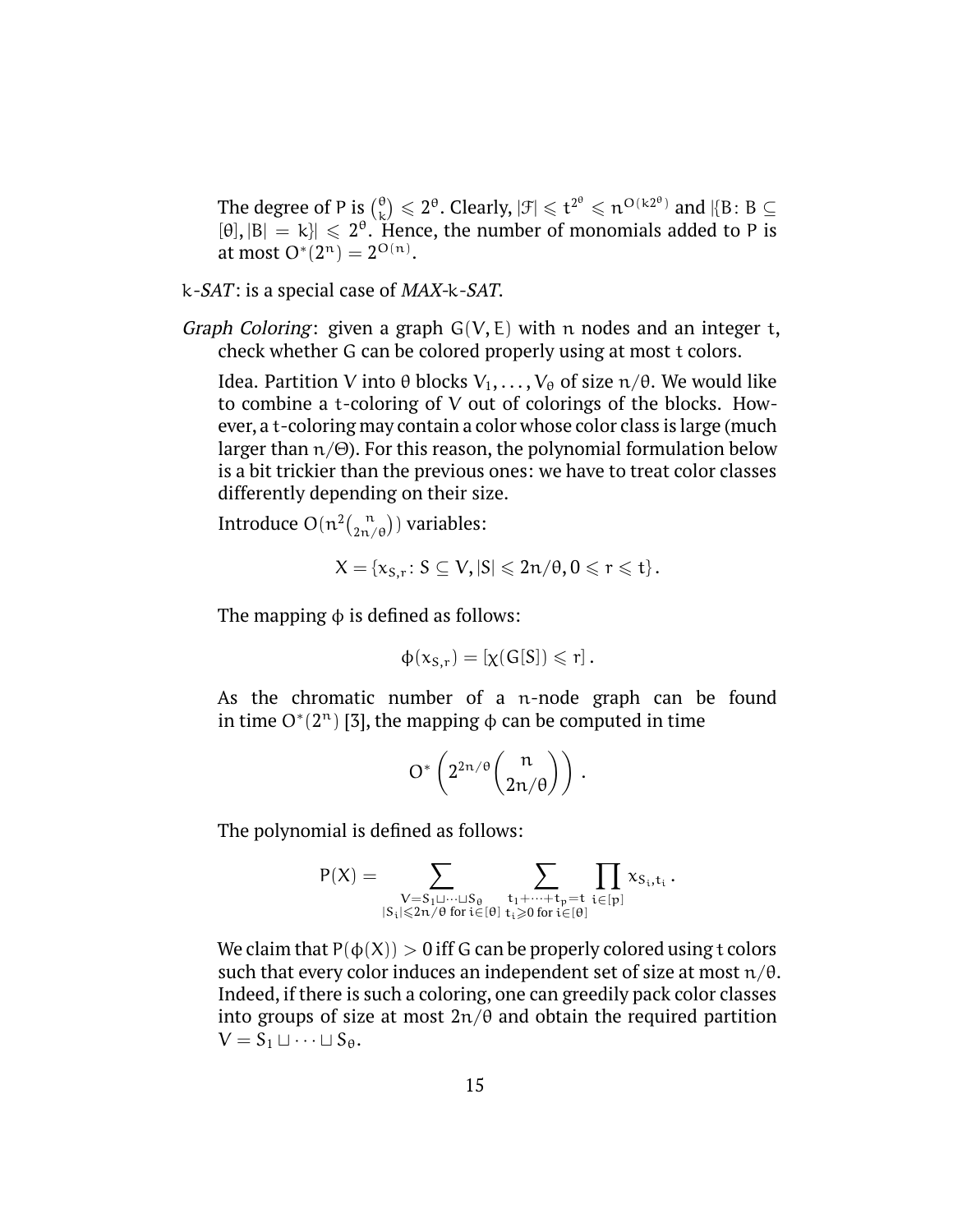Thus, it remains to consider the case when there exists a t-coloring where at least one of the color classes has size more than  $n/\theta$ . Since each color class induces an independent set in a graph, we are going to reuse the ideas from polynomial formulation of Independent *Set.* Namely, assume that  $T_1, \ldots, T_l$  are all large color classes in a tcoloring: for every  $i \in [l], T_i \subseteq V$  is an independent set of size more than  $π/θ$ .

Introduce the following additional variables:

$$
Y=\{y_S\colon S\subseteq V, |S|\leqslant 2n/\theta\}.
$$

The mapping  $\phi$  assigns the following values to Y:

 $\phi(y_S) = [S \text{ is an independent set in } G].$ 

For every  $L \subseteq V$  of size  $l > n/\theta$ , fix its partition (say, the lexicographically first one)  $L_1 \sqcup \cdots \sqcup L_{\lceil \lg n \rceil}$  into subsets of size  $n/\theta$ : all sets are disjoint and all of them have size  $n/\theta$  except for possibly the last one. The following monomial expresses the fact that L is an independent set in G:

$$
M(L)=\prod_{1\leqslant i< j\leqslant \lceil 1\theta/n\rceil} y_{L_i\cup L_j}\,.
$$

The final polynomial looks as follows:

$$
Q(X,Y) = \sum_{l=0}^{\theta} \sum_{\substack{T_1,\ldots,T_l\subseteq V\\ T_i\cap T_j=\emptyset\text{ for all }i\neq j}}\sum_{\substack{S_1\sqcup\cdots\sqcup S_{\theta}=V\setminus\cup_{i\in [l]}T_i\\ |T_i|>n/\theta\text{ for all }i\neq j}}\prod_{\substack{S_i\sqcup\cdots\sqcup S_{\theta}=V\setminus\cup_{i\in [l]}T_i\\ t_1+\cdots+t_p=t-l}}M(T_i)\prod_{i\in [\theta]}x_{S_i,t_i}\,.
$$

The degree of P is at most 2 $\theta^2+\theta.$  The number of monomials added to P is at most  $O^*(n^{\theta}\theta^n)=2^{O(n)}.$ 

Set Cover: given a set family  $\mathfrak{F}=\{\mathsf{F}_1,\ldots,\mathsf{F}_{\mathfrak{m}}\}\subseteq 2^{[{\mathfrak{n}}]},$   ${\mathfrak{m}}={\mathfrak{n}}^{O(1)}$  and an integer t, check whether one can cover  $[n]$  with at most t sets from  $\mathcal{F}$ .

Idea. Partition the universe [n] into θ blocks of size  $\pi/\theta$ . Each of these blocks is either covered by at most t sets or is covered by a single large set (of size at least  $n/\theta$ ) that also possibly intersects other blocks.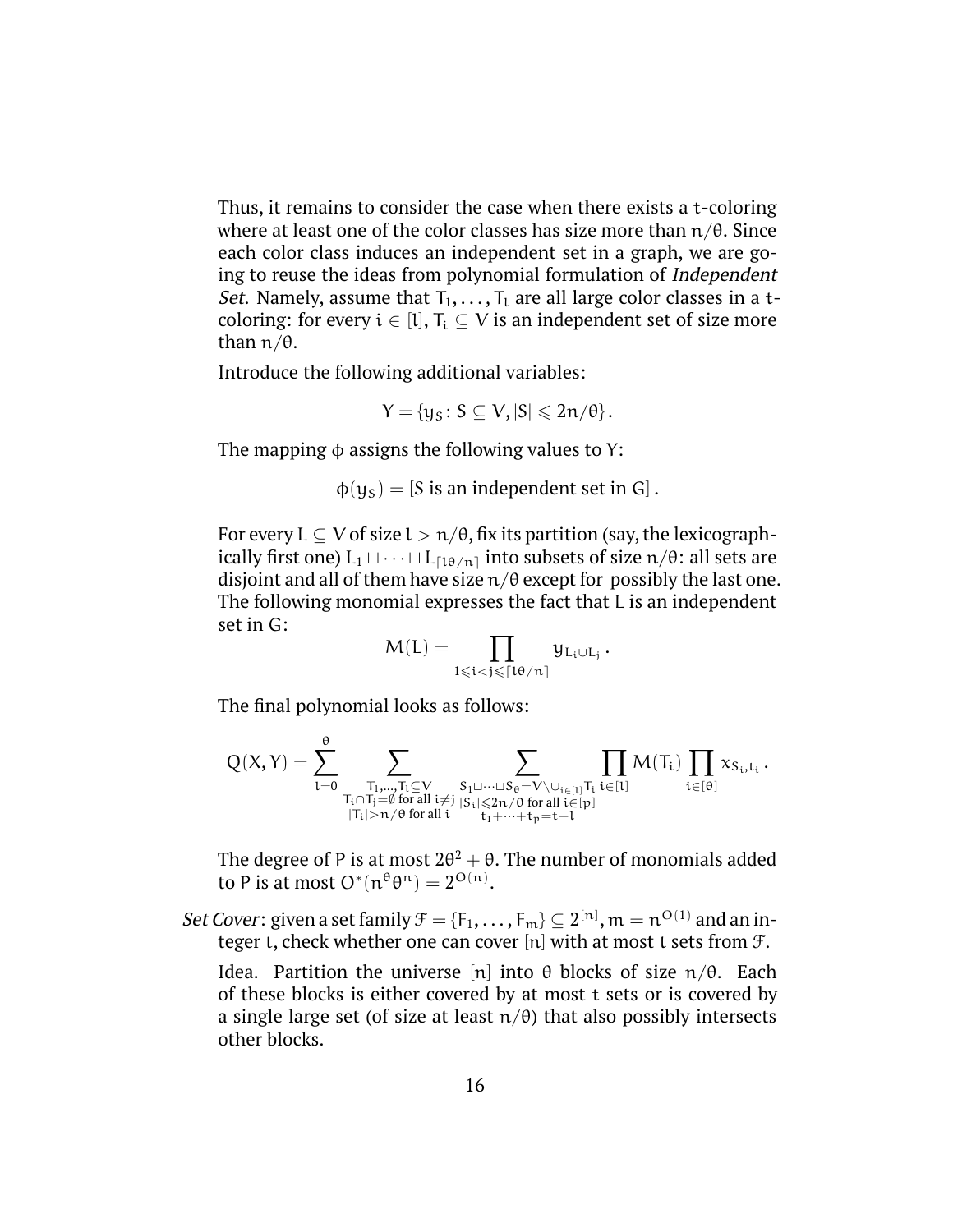Introduce  $O(n^{O(1)}\binom{n}{2n/\theta})$  variables:

$$
X = \{x_{S,r}: S \subseteq [n], |S| \leq 2n/\theta, 0 \leq r \leq t\},\
$$
  

$$
Y = \{y_{S,i}: S \subseteq [n], |S| \leq 2n/\theta, 1 \leq i \leq m\}.
$$

The mapping  $\phi$  is defined as follows:

 $\phi(x_{S,r}) = [S \text{ can be covered by } r \text{ sets from } \mathcal{F}],$  $\phi(y_{S,i}) = [S \subseteq F_i],$ 

As Set Cover problem can be solved in time O\* $(2^n)$  [3], the mapping  $\phi$ can be computed in time

$$
O^*\left(2^{\frac{2n}{\theta}}\binom{n}{\frac{2n}{\theta}}\right).
$$

For every  $L \subseteq V$  of size  $l > n/\theta$ , fix its partition (say, the lexicographically first one)  $L_1 \sqcup ... \sqcup L_{\lceil \theta l/n \rceil}$  into subsets of size  $n/\theta$ : all sets are disjoint and all of them have size  $n/\theta$  except for possibly the last one. The following monomial expresses the fact that  $L \subseteq F_q$ :

$$
M(L,q) = \prod_{i=1}^{\lceil \theta l/n \rceil} y_{L_i,q}.
$$

Finally, the polynomial  $Q(X, Y)$  is defined as follows:

$$
\sum_{l=0}^{\theta} \sum_{\substack{q_1,\ldots,q_l \in [m] \\ \forall i \neq j: q_i \neq q_j}}\sum_{\substack{T_1,\ldots,T_l \subseteq V \\ T_i \mid \mathcal{F}_l \neq \emptyset \text{ for all } i \neq j}}\sum_{\substack{S_1 \sqcup \cdots \sqcup S_\theta = V \setminus \cup_{i \in [l]} T_i \\ t_1 + \cdots + t_p = t-1}}\prod_{i \in [l]} M(T_i,q_i) \prod_{i \in [\theta]} x_{S_i,t_i}\,.
$$

The degree of this polynomial is at most  $(\theta + 1)\theta$ . The number of monomials added to P is at most  $O^*(n^{O(\theta)}\theta^n) = 2^{O(n)}$ .

 $\Box$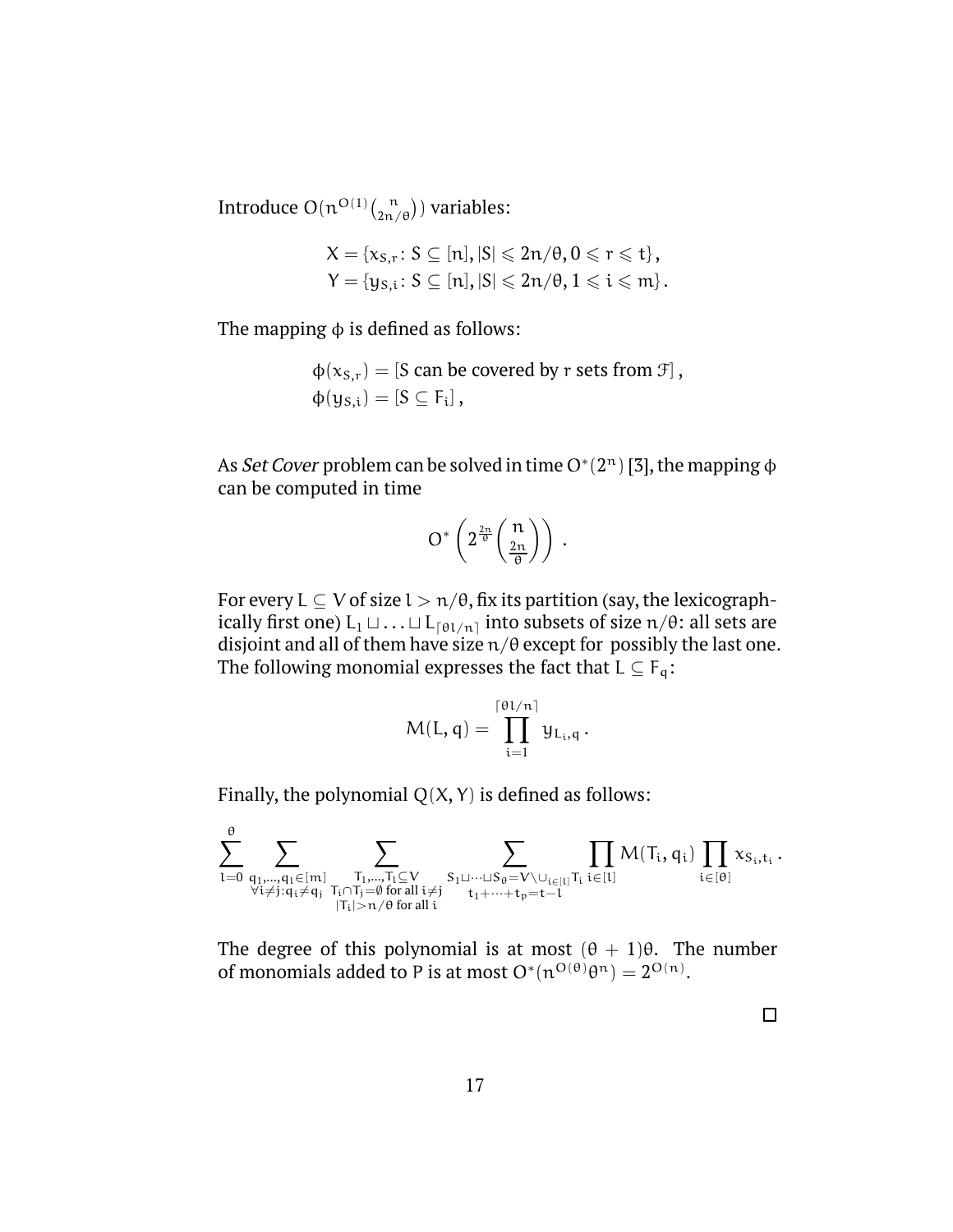#### **4.2 Minimum arithmetic circuit problem**

**Lemma 2.2.** *There exists a constant*  $\mu > 0$  *such that for any*  $\Delta$ -explicit family *of polynomials*  $P$  *and any*  $p \in P$ ,

$$
\text{Gap-MACP}_{\mathcal{P}, \mu \Delta^2, p}(n, s) \in \text{NTIME}[O(\Delta^2 sn^{2\Delta} \log^2 p)].
$$

*Proof.* As proved in [\[20\]](#page-20-1) (see also [4, Chapter 7.1] or [18, Theorem 2.2]), there exists a constant  $\mu > 0$ , such that for any arithmetic circuit of size s computing a polynomial of degree ∆, there exists an arithmetic circuit of size at most  $(\mu \Delta^2) \cdot s$  whose all gates compute homogeneous polynomials of degree at most  $\Delta$  such that the sum of its  $\Delta+1$  output gates computes the same as the original circuit.

If  $P_n$  can be computed by a circuit over  $\mathbb Z$  of size s, then it also can be computed by a *homogeneous* circuit of size  $\mu\Delta^2$ s. We claim, that one can expand C in  $\mathbb{Z}_p$  in the specified time. To do this, we write down the polynomial in  $\mathbb{Z}_p$  computed by every gate (going from inputs to the output) as a sum or product of polynomials of its input gates. There are at most  $\mathfrak{n}^\Delta$  monomials in a homogeneous polynomial of degree at most  $\Delta$ . Computing sums and products of such polynomials boils down to at most  $O(n^{2\Delta})$  arithmetic operations with their coefficients. As any coefficient of a polynomial over  $\mathbb{Z}_p$  is specified by log p bits, any such arithmetic operation takes time  $O(log^2 p)$ . Combining everything together, one needs to expand each of µ $\Delta^2$ s gates, expanding each gate requires O $(n^{2\Delta})$  arithmetic operations, each arithmetic operation takes time  $O(\log^2 p).$  The the overall time of expanding C in  $\mathbb{Z}_p$  is

$$
O(\mu \Delta^2 s \cdot n^{2\Delta} \log^2 p).
$$

To nondeterministically solve Gap-MACP<sub> $\mathcal{P},\mu\Delta^2,p}(\mathfrak{n},s)$ , we guess C and</sub> expand it in  $\mathbb{Z}_p$  as discussed above. Since P<sub>n</sub> is from a ∆-explicit family P, it can be written as a sum of monomials in time  $O(n^{\Delta})$  (recall Definition [2.2\)](#page-7-1). Then, it remains to compare the two sequences of monomials, coefficient by coefficient.  $\Box$ 

# **Acknowledgments**

Research is partially supported by Huawei (grant TC20211214628). We are indebted to anonymous reviewers as well as to Shyan Shaer Akmal and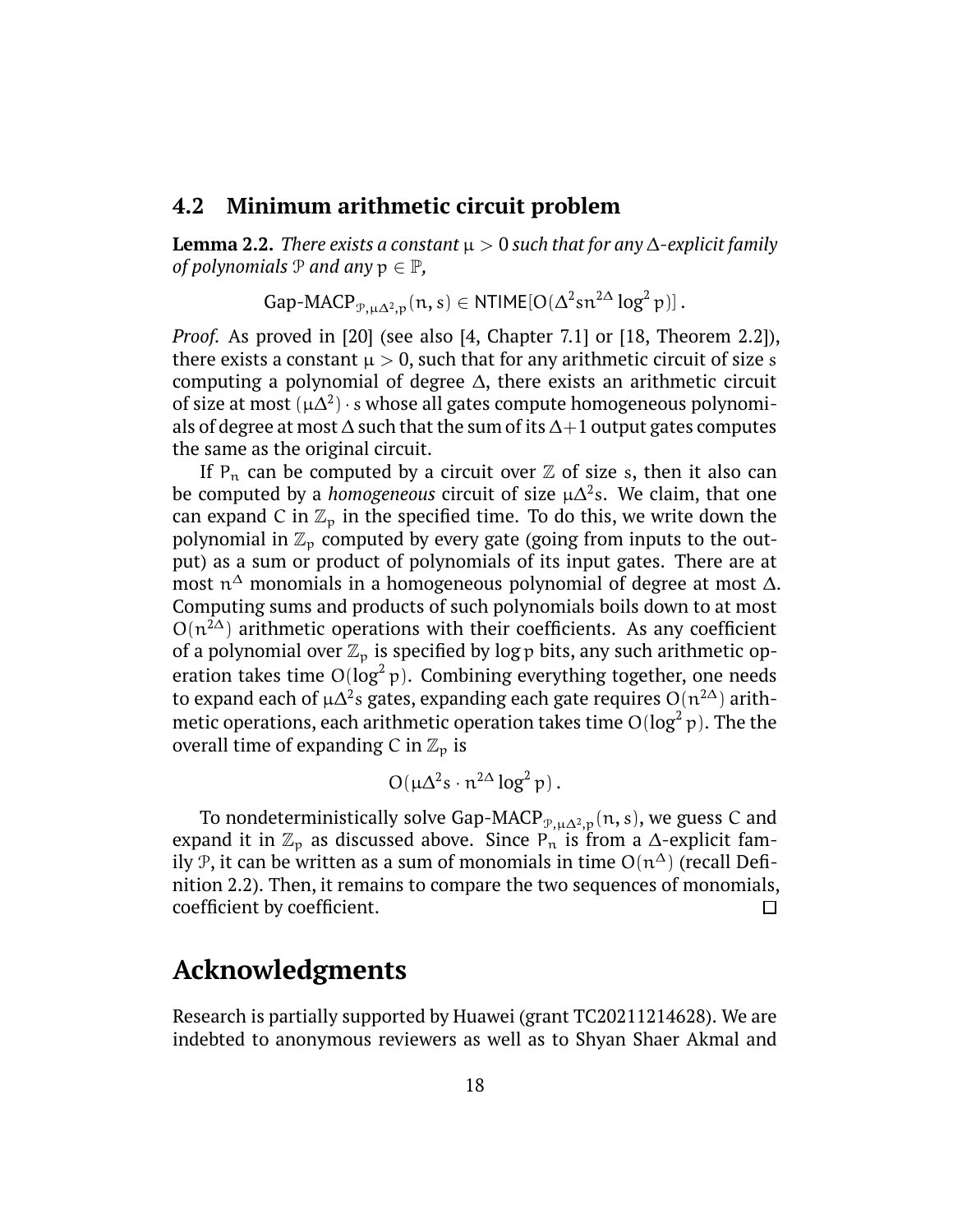Ryan Willams for helping us to improve the exposition and to fix a number of issues in the proofs.

# **References**

- [1] Arturs Backurs, Nishanth Dikkala, and Christos Tzamos. Tight hardness results for maximum weight rectangles. In Ioannis Chatzigiannakis, Michael Mitzenmacher, Yuval Rabani, and Davide Sangiorgi, editors, *43rd International Colloquium on Automata, Languages, and Programming, ICALP 2016, July 11-15, 2016, Rome, Italy*, volume 55 of *LIPIcs*, pages 81:1–81:13. Schloss Dagstuhl - Leibniz-Zentrum für Informatik, 2016.
- [2] Arturs Backurs and Piotr Indyk. Edit distance cannot be computed in strongly subquadratic time (unless SETH is false). *SIAM J. Comput.*, 47(3):1087–1097, 2018.
- [3] Andreas Björklund, Thore Husfeldt, and Mikko Koivisto. Set partitioning via inclusion-exclusion. *SIAM J. Comput.*, 39(2):546–563, 2009.
- [4] Peter Bürgisser, Michael Clausen, and Mohammad Amin Shokrollahi. *Algebraic complexity theory*, volume 315 of *Grundlehren der mathematischen Wissenschaften*. Springer, 1997.
- [5] Marco L. Carmosino, Jiawei Gao, Russell Impagliazzo, Ivan Mihajlin, Ramamohan Paturi, and Stefan Schneider. Nondeterministic extensions of the strong exponential time hypothesis and consequences for non-reducibility. In Madhu Sudan, editor, *Proceedings of the 2016 ACM Conference on Innovations in Theoretical Computer Science, Cambridge, MA, USA, January 14-16, 2016*, pages 261–270. ACM, 2016.
- [6] Marek Cygan, Holger Dell, Daniel Lokshtanov, Dániel Marx, Jesper Nederlof, Yoshio Okamoto, Ramamohan Paturi, Saket Saurabh, and Magnus Wahlström. On problems as hard as CNF-SAT. *ACM Trans. Algorithms*, 12(3):41:1–41:24, 2016.
- [7] Fedor V. Fomin and Dieter Kratsch. *Exact Exponential Algorithms*. Texts in Theoretical Computer Science. An EATCS Series. Springer, 2010.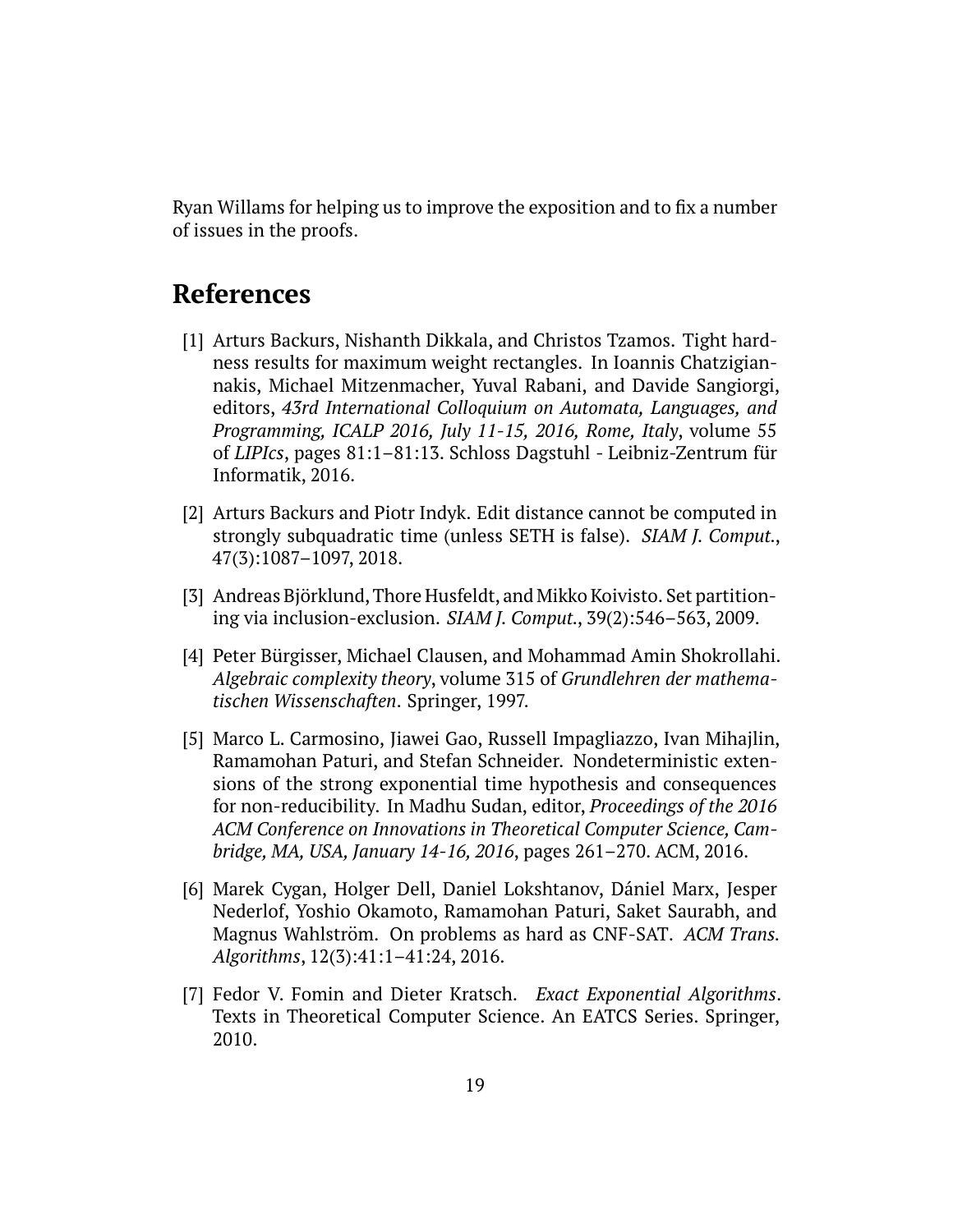- [8] Anka Gajentaan and Mark H. Overmars. On a class of  $O(n^2)$  problems in computational geometry. *Comput. Geom.*, 5:165–185, 1995.
- [9] Allan Grønlund and Seth Pettie. Threesomes, degenerates, and love triangles. *J. ACM*, 65(4):22:1–22:25, 2018.
- [10] Russell Impagliazzo and Ramamohan Paturi. On the complexity of k-SAT. *J. Comput. Syst. Sci.*, 62(2):367–375, 2001.
- [11] Hamidreza Jahanjou, Eric Miles, and Emanuele Viola. Local reduction. *Inf. Comput.*, 261:281–295, 2018.
- [12] Valentine Kabanets and Russell Impagliazzo. Derandomizing polynomial identity tests means proving circuit lower bounds. *Comput. Complex.*, 13(1-2):1–46, 2004.
- [13] Robert Krauthgamer and Ohad Trabelsi. The set cover conjecture and subgraph isomorphism with a tree pattern. In Rolf Niedermeier and Christophe Paul, editors, *36th International Symposium on Theoretical Aspects of Computer Science, STACS 2019, March 13-16, 2019, Berlin, Germany*, volume 126 of *LIPIcs*, pages 45:1–45:15. Schloss Dagstuhl - Leibniz-Zentrum für Informatik, 2019.
- <span id="page-19-0"></span>[14] Jiatu Li and Tianqi Yang. 3.1n−o(n) circuit lower bounds for explicit functions. In *Proceedings on 54th Annual ACM Symposium on Theory of Computing*, 2022. to appear.
- [15] Daniel Lokshtanov, Dániel Marx, and Saket Saurabh. Lower bounds based on the exponential time hypothesis. *Bull. EATCS*, 105:41–72, 2011.
- [16] Daniel Lokshtanov, Dániel Marx, and Saket Saurabh. Known algorithms on graphs of bounded treewidth are probably optimal. *ACM Trans. Algorithms*, 14(2):13:1–13:30, 2018.
- [17] Mihai Patrascu and Ryan Williams. On the possibility of faster SAT algorithms. In Moses Charikar, editor, *Proceedings of the Twenty-First Annual ACM-SIAM Symposium on Discrete Algorithms, SODA 2010, Austin, Texas, USA, January 17-19, 2010*, pages 1065–1075. SIAM, 2010.